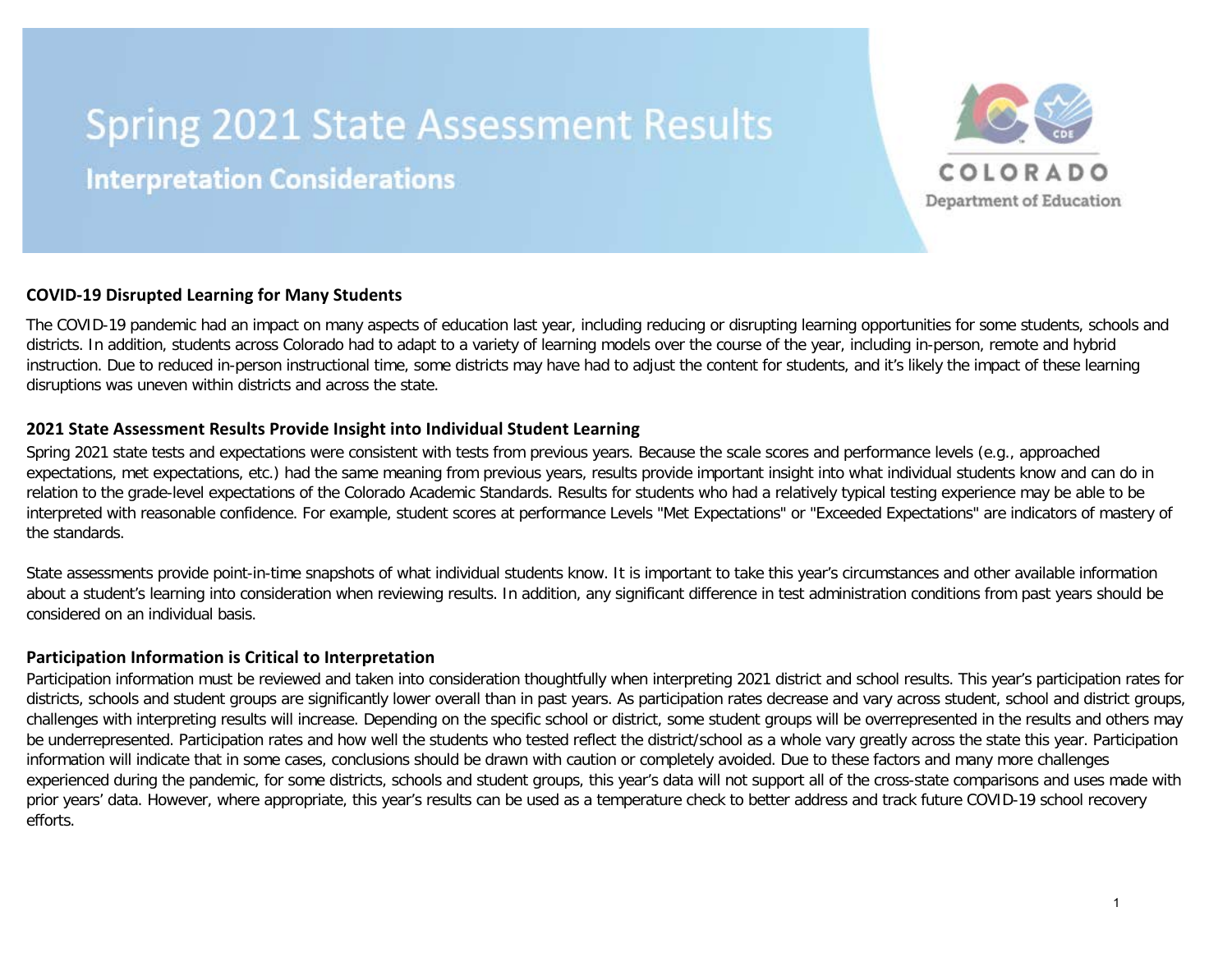



### **Interpretation Considerations**

| <b>COVID-19 Disrupted Learning for Many</b><br><b>Students</b>                                                                                                                                                   |                                                                                 | 2021 State Assessment Results Provide Insight into Student Learning                                                                                                                                                                                 |                                         |                                      | Participation Information is Critical to<br>Interpretation                                                                                                                                                                                                                                                     |                                            |  |
|------------------------------------------------------------------------------------------------------------------------------------------------------------------------------------------------------------------|---------------------------------------------------------------------------------|-----------------------------------------------------------------------------------------------------------------------------------------------------------------------------------------------------------------------------------------------------|-----------------------------------------|--------------------------------------|----------------------------------------------------------------------------------------------------------------------------------------------------------------------------------------------------------------------------------------------------------------------------------------------------------------|--------------------------------------------|--|
| Students may have had reduced or<br>disrupted learning opportunities<br>Students received instruction under<br>in-person, remote and/or hybrid models<br>Schools may have adjusted or reduced<br>covered content |                                                                                 | • Spring 2021 tests did not change<br>• Performance levels hold the same meaning as previous years<br>· Individual student results can be interpreted with reasonable<br>confidence for students who had a relatively typical testing<br>experience |                                         |                                      | Fewer students tested in 2021 and<br>participation varied by group<br>· Some student groups tested at a higher<br>rate than other groups<br>For some districts, schools and student<br>groups, this year's data will not support all<br>of the cross-state comparisons and uses<br>made with prior years' data |                                            |  |
|                                                                                                                                                                                                                  |                                                                                 |                                                                                                                                                                                                                                                     | <b>Overall Results</b>                  |                                      |                                                                                                                                                                                                                                                                                                                |                                            |  |
|                                                                                                                                                                                                                  |                                                                                 |                                                                                                                                                                                                                                                     |                                         | <b>Performance Level Information</b> |                                                                                                                                                                                                                                                                                                                |                                            |  |
| Report<br>Category                                                                                                                                                                                               | Number of<br><b>Valid Scores</b>                                                | <b>Percent Emerging</b>                                                                                                                                                                                                                             | Percent<br>Approaching<br><b>Target</b> | <b>Percent At</b><br><b>Target</b>   | Percent<br>Advanced                                                                                                                                                                                                                                                                                            | <b>Percent At</b><br>Target or<br>Advanced |  |
| <b>English Language Arts Overall</b>                                                                                                                                                                             |                                                                                 |                                                                                                                                                                                                                                                     |                                         |                                      |                                                                                                                                                                                                                                                                                                                |                                            |  |
| Grade 03                                                                                                                                                                                                         | 289                                                                             | 60.6                                                                                                                                                                                                                                                | 13.1                                    | 24.2                                 | 2.1                                                                                                                                                                                                                                                                                                            | 26.3                                       |  |
| Grade 05                                                                                                                                                                                                         | 388                                                                             | 52.3                                                                                                                                                                                                                                                | 11.3                                    | 32.5                                 | 3.9                                                                                                                                                                                                                                                                                                            | 36.3                                       |  |
| Grade 07                                                                                                                                                                                                         | 349                                                                             | 41.0                                                                                                                                                                                                                                                | 22.3                                    | 30.1                                 | 6.6                                                                                                                                                                                                                                                                                                            | 36.7                                       |  |
| Grade 09                                                                                                                                                                                                         | 311                                                                             | 28.9                                                                                                                                                                                                                                                | 40.5                                    | 28.3                                 | 2.3                                                                                                                                                                                                                                                                                                            | 30.5                                       |  |
| Grade 10                                                                                                                                                                                                         | 307                                                                             | 23.5                                                                                                                                                                                                                                                | 47.2                                    | $\sim$ $\sim$                        | $\overline{a}$                                                                                                                                                                                                                                                                                                 | 29.3                                       |  |
| Grade 11                                                                                                                                                                                                         | 299                                                                             | 30.1                                                                                                                                                                                                                                                | 35.8                                    | 30.8                                 | 3.3                                                                                                                                                                                                                                                                                                            | 34.1                                       |  |
| <b>Mathematics Overall</b>                                                                                                                                                                                       |                                                                                 |                                                                                                                                                                                                                                                     |                                         |                                      |                                                                                                                                                                                                                                                                                                                |                                            |  |
| Grade 04                                                                                                                                                                                                         | 329                                                                             | 50.5                                                                                                                                                                                                                                                | 7.9                                     | 27.7                                 | 14.0                                                                                                                                                                                                                                                                                                           | 41.6                                       |  |
| Grade 06                                                                                                                                                                                                         | 359                                                                             | 56.8                                                                                                                                                                                                                                                | 27.0                                    | 12.0                                 | 4.2                                                                                                                                                                                                                                                                                                            | 16.2                                       |  |
| Grade 08                                                                                                                                                                                                         | 354                                                                             | 53.4                                                                                                                                                                                                                                                | 41.5                                    | $\sim$ $\sim$                        | $\sim$ $\sim$                                                                                                                                                                                                                                                                                                  | 5.1                                        |  |
| Grade 09                                                                                                                                                                                                         | 309                                                                             | 56.0                                                                                                                                                                                                                                                | 24.6                                    | $\sim$                               | $\sim$ $\sim$                                                                                                                                                                                                                                                                                                  | 19.4                                       |  |
| Grade 10                                                                                                                                                                                                         | 306                                                                             | 56.5                                                                                                                                                                                                                                                | 34.0                                    | 8.2                                  | 1.3                                                                                                                                                                                                                                                                                                            | 9.5                                        |  |
| Grade 11                                                                                                                                                                                                         | 301                                                                             | 38.2                                                                                                                                                                                                                                                | 31.6                                    | 27.6                                 | 2.7                                                                                                                                                                                                                                                                                                            | 30.2                                       |  |
|                                                                                                                                                                                                                  | - The value for this cell is not displayed in order to protect student privacy. |                                                                                                                                                                                                                                                     |                                         |                                      |                                                                                                                                                                                                                                                                                                                |                                            |  |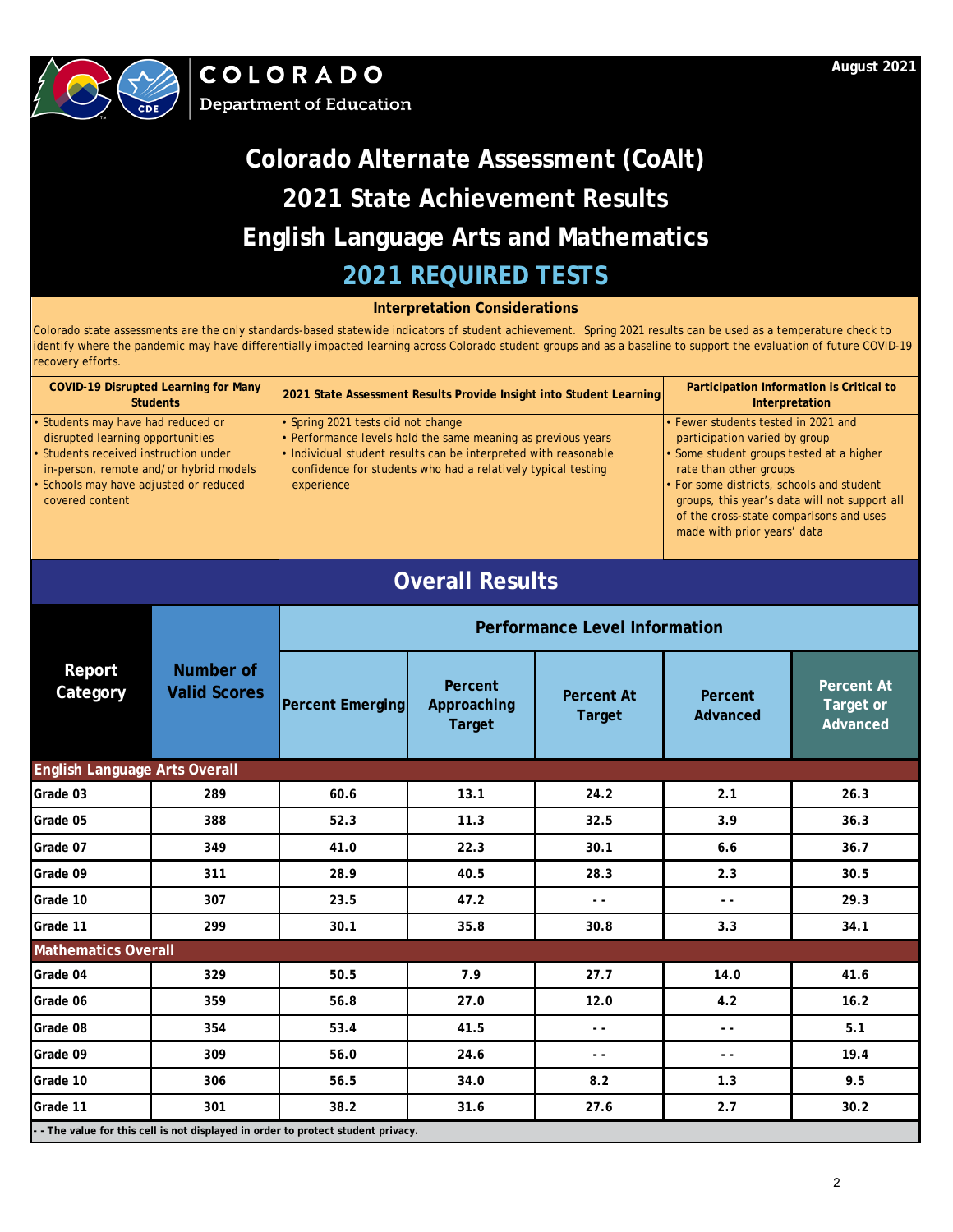



### **Interpretation Considerations**

| <b>COVID-19 Disrupted Learning for Many</b><br><b>Students</b> | 2021 State Assessment Results Provide Insight into Student Learning | Participation Information is Critical to<br>Interpretation |
|----------------------------------------------------------------|---------------------------------------------------------------------|------------------------------------------------------------|
| • Students may have had reduced or                             | · Spring 2021 tests did not change                                  | • Fewer students tested in 2021 and                        |
| disrupted learning opportunities                               | • Performance levels hold the same meaning as previous years        | participation varied by group                              |
| • Students received instruction under                          | . Individual student results can be interpreted with reasonable     | • Some student groups tested at a higher                   |
| in-person, remote and/or hybrid models                         | confidence for students who had a relatively typical testing        | rate than other groups                                     |
| • Schools may have adjusted or reduced                         | experience                                                          | • For some districts, schools and student                  |
| covered content                                                |                                                                     | groups, this year's data will not support all              |
|                                                                |                                                                     | of the cross-state comparisons and uses                    |
|                                                                |                                                                     | made with prior years' data                                |

| <b>English Language Arts Results by Gender</b> |                                                                                        |                                      |                                         |                                    |                          |                                            |  |  |
|------------------------------------------------|----------------------------------------------------------------------------------------|--------------------------------------|-----------------------------------------|------------------------------------|--------------------------|--------------------------------------------|--|--|
|                                                |                                                                                        | <b>Performance Level Information</b> |                                         |                                    |                          |                                            |  |  |
| Report<br>Category                             | Number of<br><b>Valid Scores</b>                                                       | Percent<br>Emerging                  | Percent<br>Approaching<br><b>Target</b> | <b>Percent At</b><br><b>Target</b> | Percent<br>Advanced      | <b>Percent At</b><br>Target or<br>Advanced |  |  |
| English Language Arts Grade 03                 |                                                                                        |                                      |                                         |                                    |                          |                                            |  |  |
| Male                                           | 182                                                                                    | 59.9                                 | 11.5                                    | $\overline{a}$                     | . .                      | 28.6                                       |  |  |
| Female                                         | 107                                                                                    | 61.7                                 | 15.9                                    | $ -$                               | . .                      | 22.4                                       |  |  |
| <b>English Language Arts Grade 05</b>          |                                                                                        |                                      |                                         |                                    |                          |                                            |  |  |
| Male                                           | 261                                                                                    | 50.6                                 | 12.3                                    | 34.1                               | 3.1                      | 37.2                                       |  |  |
| Female                                         | 127                                                                                    | 55.9                                 | 9.4                                     | 29.1                               | 5.5                      | 34.6                                       |  |  |
| English Language Arts Grade 07                 |                                                                                        |                                      |                                         |                                    |                          |                                            |  |  |
| Male                                           | 210                                                                                    | 42.4                                 | 22.4                                    | 28.6                               | 6.7                      | 35.2                                       |  |  |
| Female                                         | 139                                                                                    | 38.8                                 | 22.3                                    | 32.4                               | 6.5                      | 38.8                                       |  |  |
| <b>English Language Arts Grade 09</b>          |                                                                                        |                                      |                                         |                                    |                          |                                            |  |  |
| Male                                           | 191                                                                                    | 30.9                                 | 39.8                                    | $\sim$ $\sim$                      | $\sim$ $\sim$            | 29.3                                       |  |  |
| Female                                         | 120                                                                                    | 25.8                                 | 41.7                                    | $ -$                               | $\overline{\phantom{a}}$ | 32.5                                       |  |  |
| English Language Arts Grade 10                 |                                                                                        |                                      |                                         |                                    |                          |                                            |  |  |
| Male                                           | 203                                                                                    | 27.1                                 | 46.3                                    | $\sim$ $\sim$                      | $ -$                     | 26.6                                       |  |  |
| Female                                         | 104                                                                                    | 16.3                                 | 49.0                                    | $\sim$ $\sim$                      | $ -$                     | 34.6                                       |  |  |
| English Language Arts Grade 11                 |                                                                                        |                                      |                                         |                                    |                          |                                            |  |  |
| Male                                           | 194                                                                                    | 29.4                                 | 36.1                                    | 30.9                               | 3.6                      | 34.5                                       |  |  |
| Female                                         | 105                                                                                    | 31.4                                 | 35.2                                    | 30.5                               | 2.9                      | 33.3                                       |  |  |
|                                                | 3<br>- - The value for this cell is not displayed in order to protect student privacy. |                                      |                                         |                                    |                          |                                            |  |  |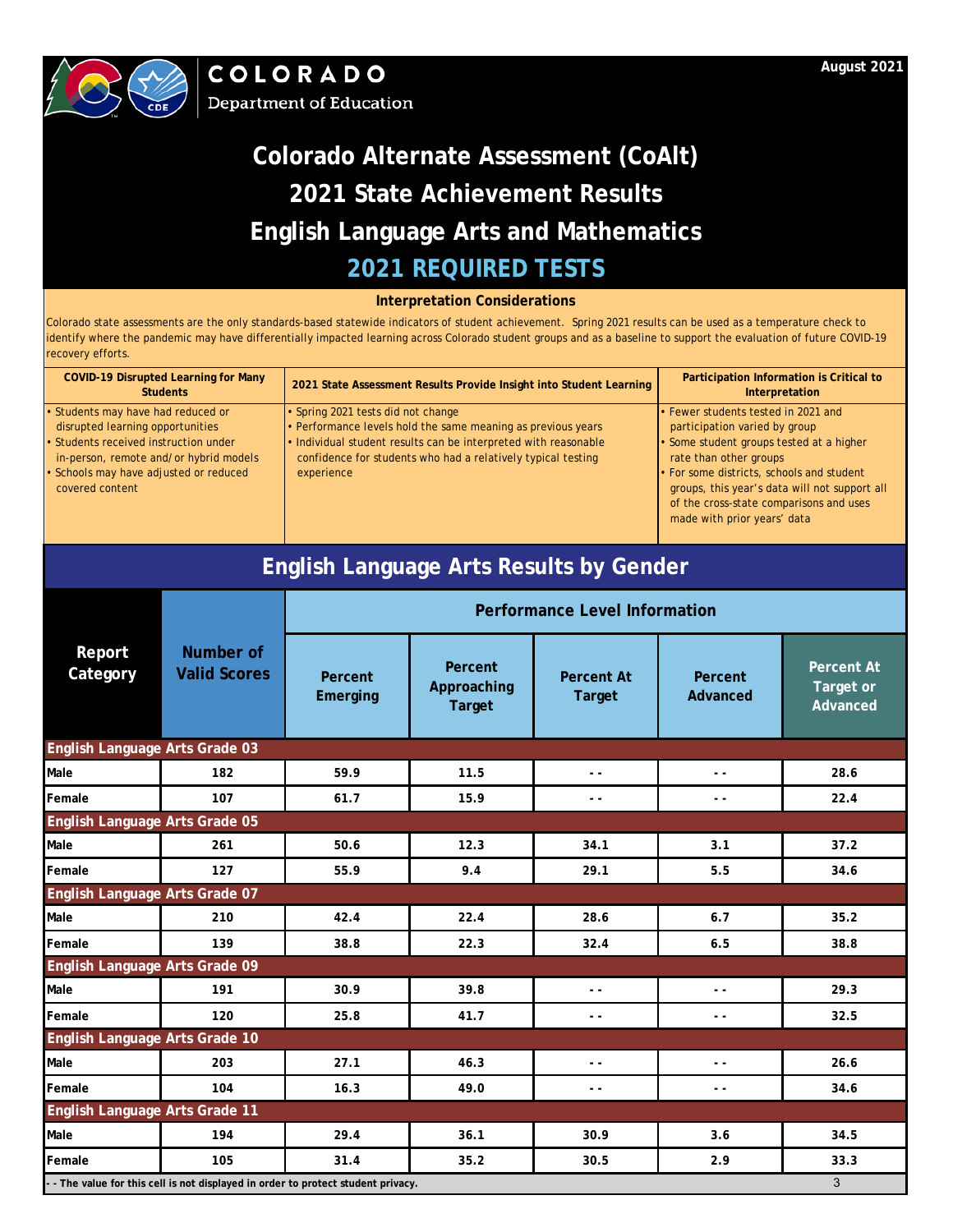



### **Interpretation Considerations**

Colorado state assessments are the only standards-based statewide indicators of student achievement. Spring 2021 results can be used as a temperature check to identify where the pandemic may have differentially impacted learning across Colorado student groups and as a baseline to support the evaluation of future COVID-19 recovery efforts.

| <b>COVID-19 Disrupted Learning for Many</b><br><b>Students</b>                  | 2021 State Assessment Results Provide Insight into Student Learning                                                             | Participation Information is Critical to<br>Interpretation                                                                                                           |
|---------------------------------------------------------------------------------|---------------------------------------------------------------------------------------------------------------------------------|----------------------------------------------------------------------------------------------------------------------------------------------------------------------|
| • Students may have had reduced or                                              | • Spring 2021 tests did not change                                                                                              | • Fewer students tested in 2021 and                                                                                                                                  |
| disrupted learning opportunities                                                | • Performance levels hold the same meaning as previous years                                                                    | participation varied by group                                                                                                                                        |
| • Students received instruction under<br>in-person, remote and/or hybrid models | . Individual student results can be interpreted with reasonable<br>confidence for students who had a relatively typical testing | • Some student groups tested at a higher<br>rate than other groups                                                                                                   |
| • Schools may have adjusted or reduced<br>covered content                       | experience                                                                                                                      | • For some districts, schools and student<br>groups, this year's data will not support all<br>of the cross-state comparisons and uses<br>made with prior years' data |

## **Mathematics Results by Gender**

|                                                                                                     |                                         | <b>Performance Level Information</b> |                                         |                                    |                          |                                            |  |  |
|-----------------------------------------------------------------------------------------------------|-----------------------------------------|--------------------------------------|-----------------------------------------|------------------------------------|--------------------------|--------------------------------------------|--|--|
| Report<br>Category                                                                                  | <b>Number of</b><br><b>Valid Scores</b> | Percent<br>Emerging                  | Percent<br>Approaching<br><b>Target</b> | <b>Percent At</b><br><b>Target</b> | Percent<br>Advanced      | <b>Percent At</b><br>Target or<br>Advanced |  |  |
| <b>Mathematics Grade 04</b>                                                                         |                                         |                                      |                                         |                                    |                          |                                            |  |  |
| Male                                                                                                | 222                                     | 48.2                                 | 7.2                                     | 28.8                               | 15.8                     | 44.6                                       |  |  |
| Female                                                                                              | 107                                     | 55.1                                 | 9.3                                     | 25.2                               | 10.3                     | 35.5                                       |  |  |
| <b>Mathematics Grade 06</b>                                                                         |                                         |                                      |                                         |                                    |                          |                                            |  |  |
| Male                                                                                                | 227                                     | 54.2                                 | 27.3                                    | 14.1                               | 4.4                      | 18.5                                       |  |  |
| Female                                                                                              | 132                                     | 61.4                                 | 26.5                                    | 8.3                                | 3.8                      | 12.1                                       |  |  |
| <b>Mathematics Grade 08</b>                                                                         |                                         |                                      |                                         |                                    |                          |                                            |  |  |
| Male                                                                                                | 216                                     | 55.1                                 | 38.0                                    | $\sim$ $\sim$                      | $\sim$ $\sim$            | 6.9                                        |  |  |
| Female                                                                                              | 138                                     | 50.7                                 | 47.1                                    | $\sim$ $\sim$                      | $\sim$ $\sim$            | 2.2                                        |  |  |
| <b>Mathematics Grade 09</b>                                                                         |                                         |                                      |                                         |                                    |                          |                                            |  |  |
| Male                                                                                                | 189                                     | 56.6                                 | 21.7                                    | $\sim$ $\sim$                      | $\sim$ $\sim$            | 21.7                                       |  |  |
| Female                                                                                              | 120                                     | 55.0                                 | 29.2                                    | $ -$                               | . .                      | 15.8                                       |  |  |
| <b>Mathematics Grade 10</b>                                                                         |                                         |                                      |                                         |                                    |                          |                                            |  |  |
| Male                                                                                                | 203                                     | 58.1                                 | 32.5                                    | $\sim$ $\sim$                      | $\overline{\phantom{a}}$ | 9.4                                        |  |  |
| Female                                                                                              | 103                                     | 53.4                                 | 36.9                                    | $ -$                               | $\sim$ $\sim$            | 9.7                                        |  |  |
| <b>Mathematics Grade 11</b>                                                                         |                                         |                                      |                                         |                                    |                          |                                            |  |  |
| Male                                                                                                | 196                                     | 34.2                                 | 30.6                                    | $\sim$ $\sim$                      | $\sim$ $\sim$            | 35.2                                       |  |  |
| Female                                                                                              | 105                                     | 45.7                                 | 33.3                                    | $\sim$ $\sim$                      | $ -$                     | 21.0                                       |  |  |
| $\overline{4}$<br>- - The value for this cell is not displayed in order to protect student privacy. |                                         |                                      |                                         |                                    |                          |                                            |  |  |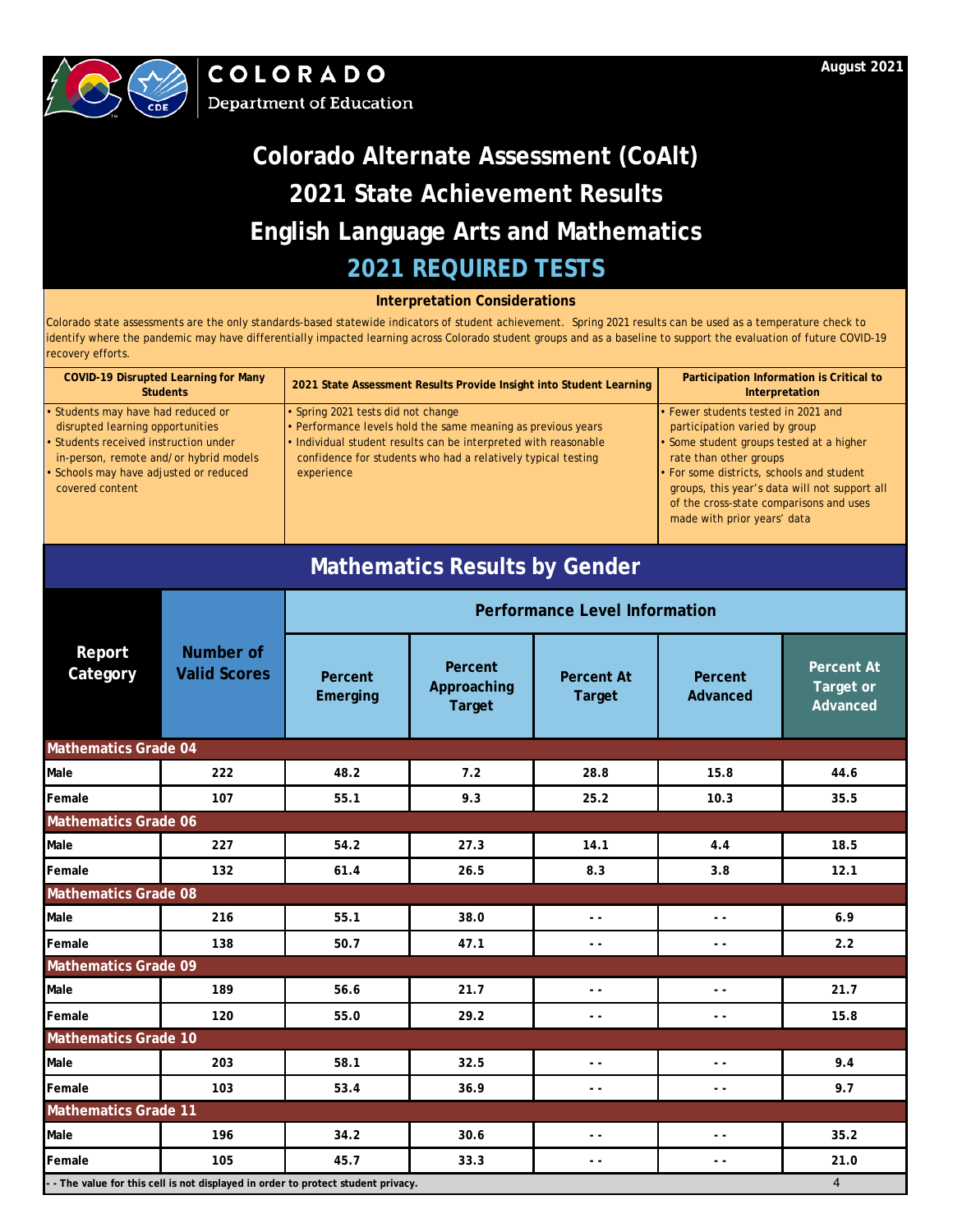

#### **Interpretation Considerations**

Colorado state assessments are the only standards-based statewide indicators of student achievement. Spring 2021 results can be used as a temperature check to identify where the pandemic may have differentially impacted learning across Colorado student groups and as a baseline to support the evaluation of future COVID-19 recovery efforts.

| <b>COVID-19 Disrupted Learning for Many Students</b>                                                                                                                                                                   | 2021 State Assessment Results Provide Insight into Student Learning                                                                                                                                                                                 | Participation Information is Critical to<br>Interpretation                                                                                                                                                                                                                                                         |
|------------------------------------------------------------------------------------------------------------------------------------------------------------------------------------------------------------------------|-----------------------------------------------------------------------------------------------------------------------------------------------------------------------------------------------------------------------------------------------------|--------------------------------------------------------------------------------------------------------------------------------------------------------------------------------------------------------------------------------------------------------------------------------------------------------------------|
| • Students may have had reduced or<br>disrupted learning opportunities<br>• Students received instruction under<br>in-person, remote and/or hybrid models<br>· Schools may have adjusted or reduced<br>covered content | • Spring 2021 tests did not change<br>• Performance levels hold the same meaning as previous years<br>. Individual student results can be interpreted with reasonable<br>confidence for students who had a relatively typical testing<br>experience | • Fewer students tested in 2021 and<br>participation varied by group<br>• Some student groups tested at a higher<br>rate than other groups<br>• For some districts, schools and student<br>groups, this year's data will not support all<br>of the cross-state comparisons and uses<br>made with prior years' data |

## **English Language Arts Results by Race/Ethnicity**

|                                     |                                  | <b>Performance Level Information</b> |                                         |                                    |                     |                                            |  |
|-------------------------------------|----------------------------------|--------------------------------------|-----------------------------------------|------------------------------------|---------------------|--------------------------------------------|--|
| <b>Report Category</b>              | Number of<br><b>Valid Scores</b> | <b>Percent Emerging</b>              | Percent<br>Approaching<br><b>Target</b> | <b>Percent At</b><br><b>Target</b> | Percent<br>Advanced | <b>Percent At</b><br>Target or<br>Advanced |  |
| English Language Arts Grade 03      |                                  |                                      |                                         |                                    |                     |                                            |  |
| American Indian or Alaska<br>Native | < 16                             | $\overline{\phantom{a}}$             | . .                                     | $\sim$ $\sim$                      | $\sim$ $\sim$       | $\sim$ $\sim$                              |  |
| Asian                               | $< 16$                           | $\sim$ $\sim$                        | $\sim$ $\sim$                           | $\sim$ $\sim$                      | $\sim$ $\sim$       | $\sim$ $\sim$                              |  |
| <b>Black</b>                        | 17                               | $\sim$ $\sim$                        | $\sim$ $\sim$                           | $\sim$ $\sim$                      | $\sim$ $\sim$       | $\sim$ $\sim$                              |  |
| Hispanic                            | 109                              | 64.2                                 | 18.3                                    | $\sim$ $\sim$                      | $\sim$ $\sim$       | 17.4                                       |  |
| White                               | 130                              | 56.2                                 | 10.0                                    | $\sim$ $\sim$                      | $\sim$ $\sim$       | 33.8                                       |  |
| Hawaiian/Pacific Islander           | $< 16$                           | $\sim$ $\sim$                        | $\sim$ $\sim$                           | $\sim$ $\sim$                      | $\sim$ $\sim$       | $\sim$ $\sim$                              |  |
| Two or More Races                   | 19                               | $\overline{\phantom{a}}$             | . .                                     | $\sim$ $\sim$                      | $\frac{1}{2}$       | 31.6                                       |  |
| Not Reported                        | < 16                             | $\sim$ $\sim$                        | $\sim$ $\sim$                           | $\sim$ $\sim$                      | $\sim$ $\sim$       | $\sim$ $\sim$                              |  |
| English Language Arts Grade 05      |                                  |                                      |                                         |                                    |                     |                                            |  |
| American Indian or Alaska<br>Native | < 16                             | $\sim$ $\sim$                        | $\sim$ $\sim$                           | $\sim$ $\sim$                      | $\sim$ $\sim$       | $\sim$ $\sim$                              |  |
| Asian                               | < 16                             | ۰.                                   | ٠.                                      | $ -$                               | $\sim$ $\sim$       | $ -$                                       |  |
| <b>Black</b>                        | 26                               | $\sim$ $\sim$                        | $\sim$ $\sim$                           | $\sim$ $\sim$                      | $\sim$ $\sim$       | 34.6                                       |  |
| Hispanic                            | 152                              | 57.2                                 | 12.5                                    | 28.3                               | 2.0                 | 30.3                                       |  |
| White                               | 177                              | 49.2                                 | 11.3                                    | 35.6                               | 4.0                 | 39.5                                       |  |
| Hawaiian/Pacific Islander           | < 16                             | $\sim$ $\sim$                        | $\sim$ $\sim$                           | $\sim$ $\sim$                      | $\sim$ $\sim$       | $\sim$ $\sim$                              |  |
| Two or More Races                   | 18                               | $\sim$ $\sim$                        | $\sim$ $\sim$                           | $\sim$ $\sim$                      | $\sim$ $\sim$       | 55.6                                       |  |
| Not Reported                        | $< 16$                           | $\sim$ $\sim$                        | $\sim$ $\sim$                           | $\sim$ $\sim$                      | $\sim$ $\sim$       | $\sim$ $\sim$                              |  |
|                                     |                                  |                                      |                                         |                                    |                     | 5                                          |  |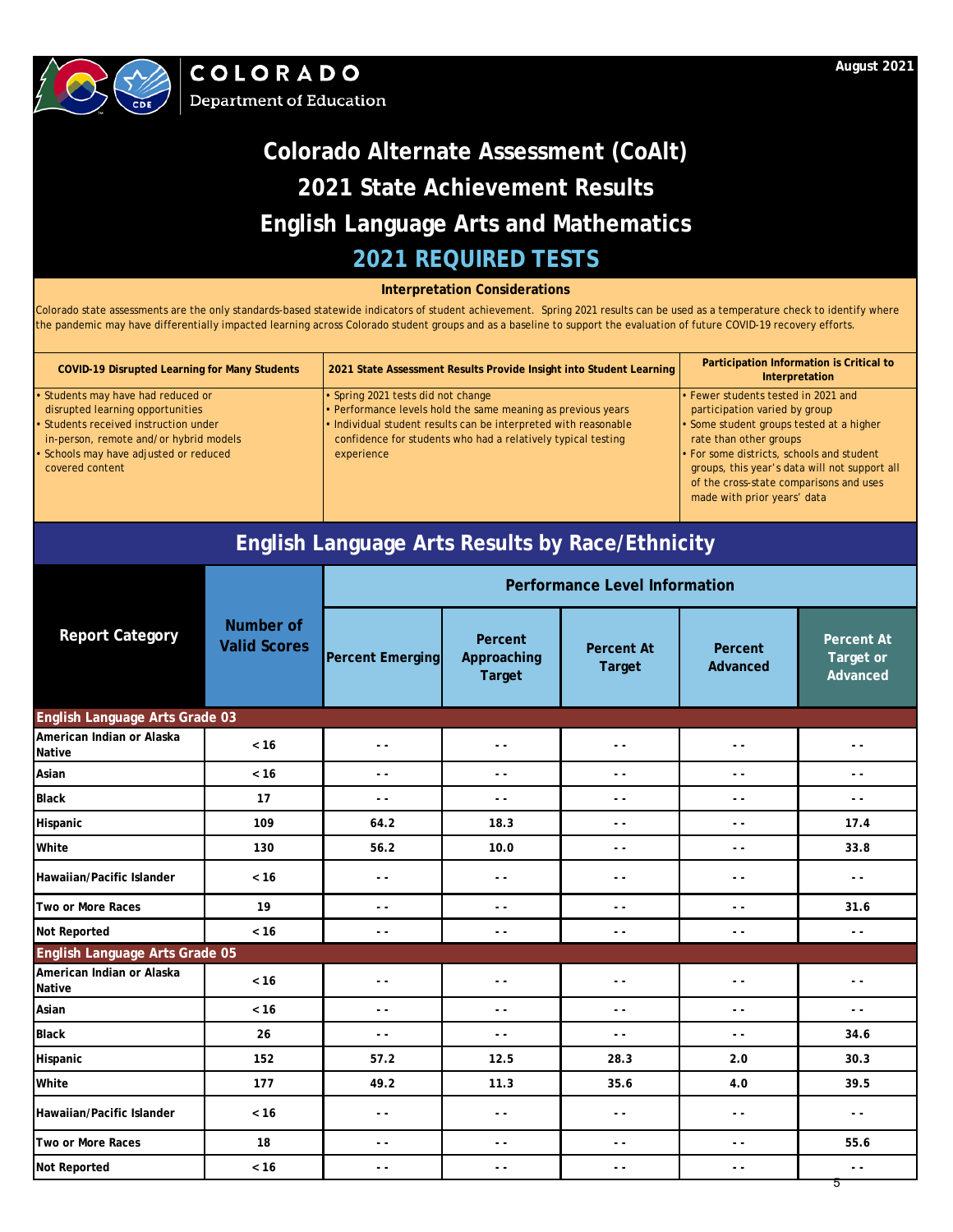| English Language Arts Grade 07             |        |                          |               |                          |                                          |                          |
|--------------------------------------------|--------|--------------------------|---------------|--------------------------|------------------------------------------|--------------------------|
| American Indian or Alaska<br><b>Native</b> | $< 16$ | $\sim$ $\sim$            | $\sim$ $\sim$ | $\sim$ $\sim$            | $\sim$ $\sim$                            | $\sim$ $\sim$            |
| Asian                                      | $< 16$ | $\sim$ $\sim$            | $\sim$ $\sim$ | $\overline{a}$           | $\overline{\phantom{a}}$                 | $\sim$ $\sim$            |
| <b>Black</b>                               | 19     | 42.1                     | 15.8          | $\sim$ $\sim$            | $\sim$ $\sim$                            | 42.1                     |
| Hispanic                                   | 124    | 45.2                     | 25.0          | 24.2                     | 5.6                                      | 29.8                     |
| White                                      | 172    | 39.0                     | 19.2          | 34.3                     | 7.6                                      | 41.9                     |
| Hawaiian/Pacific Islander                  | < 16   | $\sim$ $\sim$            | $\sim$ $\sim$ | $\sim$ $\sim$            | $\sim$ $\sim$                            | $\sim$ $\sim$            |
| Two or More Races                          | 16     | 31.3                     | 25.0          | $\sim$ $\sim$            | $\sim$ $\sim$                            | 43.8                     |
| <b>Not Reported</b>                        | $< 16$ | $\sim$ $\sim$            | $\sim$ $\sim$ | $\sim$ $\sim$            | $\sim$ $\sim$                            | $\sim$ $\sim$            |
| English Language Arts Grade 09             |        |                          |               |                          |                                          |                          |
| American Indian or Alaska<br>Native        | $< 16$ | $\sim$ $\sim$            | $\sim$ $\sim$ | $\sim$ $\sim$            | $\sim$ $\sim$                            | $\sim$ $\sim$            |
| Asian                                      | $< 16$ | $\sim$ $\sim$            | $\sim$ $\sim$ | $\sim$ $\sim$            | $\sim$ $\sim$                            | $\sim$ $\sim$            |
| <b>Black</b>                               | 23     | 26.1                     | 39.1          | $\sim$ $\sim$            | $\sim$ $\sim$                            | 34.8                     |
| Hispanic                                   | 128    | 34.4                     | 43.0          | $\overline{\phantom{a}}$ | $\overline{\phantom{a}}$                 | 22.7                     |
| White                                      | 126    | 26.2                     | 34.1          | 36.5                     | 3.2                                      | 39.7                     |
| Hawaiian/Pacific Islander                  | $<16$  | $\sim$ $\sim$            | $\sim$ $\sim$ | $\sim$ $\sim$            | $\sim$ $\sim$                            | $\sim$ $\sim$            |
| Two or More Races                          | 18     | 22.2                     | $\sim$ $\sim$ | $\sim$ $\sim$            | $\sim$ $\sim$                            | $\sim$ $\sim$            |
| Not Reported                               | $< 16$ | $\sim$ $\sim$            | $\sim$ $\sim$ | $\sim$ $\sim$            | $\sim$ $\sim$                            | $\sim$ $\sim$            |
| English Language Arts Grade 10             |        |                          |               |                          |                                          |                          |
| American Indian or Alaska<br><b>Native</b> | < 16   | $\sim$ $\sim$            | $\sim$ $\sim$ | $\sim$ $\sim$            | $\sim$ $\sim$                            | $\sim$ $\sim$            |
| Asian                                      | $< 16$ | $\overline{a}$           | . .           | $\overline{\phantom{a}}$ | $\sim$ $\sim$                            | $\overline{\phantom{a}}$ |
| <b>Black</b>                               | 20     | 20.0                     | 55.0          | $\sim$ $\sim$            | $\sim$ $\sim$                            | 25.0                     |
| Hispanic                                   | 120    | 22.5                     | 48.3          | $\sim$ $\sim$            | $\sim$ $\sim$                            | 29.2                     |
| White                                      | 140    | 23.6                     | 49.3          | $\sim$ $\sim$            | $\sim$ $\sim$                            | 27.1                     |
| Hawaiian/Pacific Islander                  | $<16$  | $\sim$ $\sim$            | $\sim$ $\sim$ | $\sim$ $\sim$            | $\sim$ $\sim$                            | $\sim$ $-$               |
| Two or More Races                          | $< 16$ | $\sim$ $\sim$            | $\sim$ $\sim$ | $\sim$ $\sim$            | $\sim$ $\sim$                            | $\sim$ $\sim$            |
| Not Reported                               | $< 16$ |                          | - -           | - -                      | - -                                      |                          |
| English Language Arts Grade 11             |        |                          |               |                          |                                          |                          |
| American Indian or Alaska<br>Native        | $< 16$ | $\overline{\phantom{a}}$ | $\sim$ $\sim$ | - -                      | $\sim$ $-$                               | $\sim$ $-$               |
| Asian                                      | $< 16$ | $\sim$ $\sim$            | $\sim$ $\sim$ | $\sim$ $\sim$            | $\sim$ $\sim$                            | $\sim$ $-$               |
| <b>Black</b>                               | 21     | 23.8                     | 38.1          | $\sim$ $\sim$            | $\sim$ $\sim$                            | 38.1                     |
| Hispanic                                   | 117    | 36.8                     | 33.3          | $\sim$ $\sim$            | $\sim$ $\sim$                            | 29.9                     |
| White                                      | 140    | 26.4                     | 36.4          | 33.6                     | 3.6                                      | 37.1                     |
| Hawaiian/Pacific Islander                  | $< 16$ | $\sim$ $\sim$            | $\sim$ $\sim$ | $\sim$ $\sim$            | $\sim$ $\sim$                            | $\sim$ $\sim$            |
| Two or More Races                          | $< 16$ | 44                       | 44            | $\sim$ $\sim$            | $\sim$ $\sim$                            | $\sim$ $\sim$            |
|                                            |        |                          |               |                          |                                          |                          |
| <b>Not Reported</b>                        | $< 16$ | - -                      | - -           | - -                      | $\frac{1}{2} \left( \frac{1}{2} \right)$ | - -                      |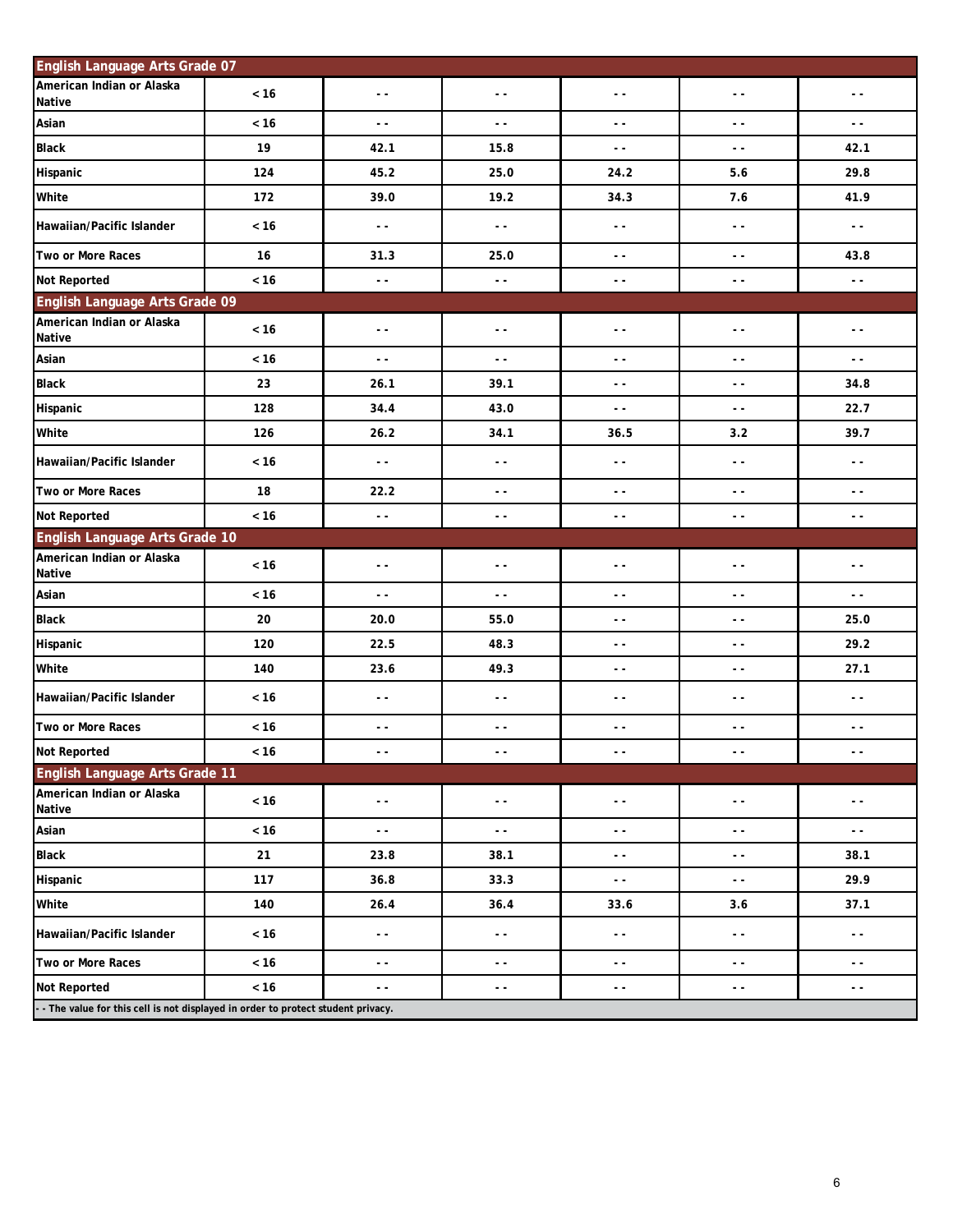

#### **Interpretation Considerations**

Colorado state assessments are the only standards-based statewide indicators of student achievement. Spring 2021 results can be used as a temperature check to identify where the pandemic may have differentially impacted learning across Colorado student groups and as a baseline to support the evaluation of future COVID-19 recovery efforts.

| <b>COVID-19 Disrupted Learning for Many Students</b>                                                                                                                                                                   | 2021 State Assessment Results Provide Insight into Student Learning                                                                                                                                                                                 | Participation Information is Critical to<br>Interpretation                                                                                                                                                                                                                                                         |
|------------------------------------------------------------------------------------------------------------------------------------------------------------------------------------------------------------------------|-----------------------------------------------------------------------------------------------------------------------------------------------------------------------------------------------------------------------------------------------------|--------------------------------------------------------------------------------------------------------------------------------------------------------------------------------------------------------------------------------------------------------------------------------------------------------------------|
| • Students may have had reduced or<br>disrupted learning opportunities<br>• Students received instruction under<br>in-person, remote and/or hybrid models<br>• Schools may have adjusted or reduced<br>covered content | • Spring 2021 tests did not change<br>• Performance levels hold the same meaning as previous years<br>. Individual student results can be interpreted with reasonable<br>confidence for students who had a relatively typical testing<br>experience | • Fewer students tested in 2021 and<br>participation varied by group<br>• Some student groups tested at a higher<br>rate than other groups<br>• For some districts, schools and student<br>groups, this year's data will not support all<br>of the cross-state comparisons and uses<br>made with prior years' data |

## **Mathematics Results by Race/Ethnicity**

|                                     |                                  | <b>Performance Level Information</b> |                                         |                                    |                                          |                                                                                                                                                                                                                                                                                                                                                                                              |  |
|-------------------------------------|----------------------------------|--------------------------------------|-----------------------------------------|------------------------------------|------------------------------------------|----------------------------------------------------------------------------------------------------------------------------------------------------------------------------------------------------------------------------------------------------------------------------------------------------------------------------------------------------------------------------------------------|--|
| <b>Report Category</b>              | Number of<br><b>Valid Scores</b> | <b>Percent Emerging</b>              | Percent<br>Approaching<br><b>Target</b> | <b>Percent At</b><br><b>Target</b> | Percent<br>Advanced                      | <b>Percent At</b><br><b>Target or</b><br>Advanced                                                                                                                                                                                                                                                                                                                                            |  |
| <b>Mathematics Grade 04</b>         |                                  |                                      |                                         |                                    |                                          |                                                                                                                                                                                                                                                                                                                                                                                              |  |
| American Indian or Alaska<br>Native | < 16                             | $\sim$ $\sim$                        | $\sim$ $\sim$                           | $\sim$ $\sim$                      | $\sim$ $\sim$                            | $\sim$ $\sim$                                                                                                                                                                                                                                                                                                                                                                                |  |
| Asian                               | $< 16$                           | $\sim$ $\sim$                        | $\sim$ $\sim$                           | $\sim$ $\sim$                      | $\sim$ $\sim$                            | $\sim$ $\sim$                                                                                                                                                                                                                                                                                                                                                                                |  |
| <b>Black</b>                        | 23                               | $\sim$ $\sim$                        | $\sim$ $\sim$                           | $\sim$ $\sim$                      | $\sim$ $\sim$                            | 34.8                                                                                                                                                                                                                                                                                                                                                                                         |  |
| Hispanic                            | 134                              | 53.0                                 | 9.0                                     | 21.6                               | 16.4                                     | 38.1                                                                                                                                                                                                                                                                                                                                                                                         |  |
| White                               | 138                              | 43.5                                 | 8.0                                     | 33.3                               | 15.2                                     | 48.6                                                                                                                                                                                                                                                                                                                                                                                         |  |
| Hawaiian/Pacific Islander           | $< 16$                           | $\sim$ $\sim$                        | $\sim$ $\sim$                           | $\sim$ $\sim$                      | $\sim$ $\sim$                            | $\sim$ $\sim$                                                                                                                                                                                                                                                                                                                                                                                |  |
| Two or More Races                   | 18                               | $\sim$ $\sim$                        | $\sim$ $\sim$                           | $\sim$ $\sim$                      | $\sim$ $\sim$                            | 38.9                                                                                                                                                                                                                                                                                                                                                                                         |  |
| Not Reported                        | < 16                             | $\sim$ $\sim$                        | $\sim$ $\sim$                           | $\sim$ $\sim$                      | $\sim$ $\sim$                            | $\frac{1}{2}$                                                                                                                                                                                                                                                                                                                                                                                |  |
| Mathematics Grade 06                |                                  |                                      |                                         |                                    |                                          |                                                                                                                                                                                                                                                                                                                                                                                              |  |
| American Indian or Alaska<br>Native | < 16                             | $\sim$ $\sim$                        | $\sim$ $\sim$                           | $\sim$ $\sim$                      | $\frac{1}{2} \left( \frac{1}{2} \right)$ | $\sim$ $\sim$                                                                                                                                                                                                                                                                                                                                                                                |  |
| Asian                               | < 16                             | $\sim$ $\sim$                        | $\sim$ $\sim$                           | $ -$                               | $\sim$ $\sim$                            | $\frac{1}{2} \frac{1}{2} \frac{1}{2} \frac{1}{2} \frac{1}{2} \frac{1}{2} \frac{1}{2} \frac{1}{2} \frac{1}{2} \frac{1}{2} \frac{1}{2} \frac{1}{2} \frac{1}{2} \frac{1}{2} \frac{1}{2} \frac{1}{2} \frac{1}{2} \frac{1}{2} \frac{1}{2} \frac{1}{2} \frac{1}{2} \frac{1}{2} \frac{1}{2} \frac{1}{2} \frac{1}{2} \frac{1}{2} \frac{1}{2} \frac{1}{2} \frac{1}{2} \frac{1}{2} \frac{1}{2} \frac{$ |  |
| <b>Black</b>                        | 26                               | 57.7                                 | $\sim$ $\sim$                           | $\sim$ $\sim$                      | $\sim$ $\sim$                            | $\frac{1}{2} \frac{1}{2} \frac{1}{2} \frac{1}{2} \frac{1}{2} \frac{1}{2} \frac{1}{2} \frac{1}{2} \frac{1}{2} \frac{1}{2} \frac{1}{2} \frac{1}{2} \frac{1}{2} \frac{1}{2} \frac{1}{2} \frac{1}{2} \frac{1}{2} \frac{1}{2} \frac{1}{2} \frac{1}{2} \frac{1}{2} \frac{1}{2} \frac{1}{2} \frac{1}{2} \frac{1}{2} \frac{1}{2} \frac{1}{2} \frac{1}{2} \frac{1}{2} \frac{1}{2} \frac{1}{2} \frac{$ |  |
| Hispanic                            | 155                              | 60.0                                 | 25.8                                    | $\sim$ $\sim$                      | $\sim$ $\sim$                            | 14.2                                                                                                                                                                                                                                                                                                                                                                                         |  |
| White                               | 147                              | 54.4                                 | 25.2                                    | 17.0                               | 3.4                                      | 20.4                                                                                                                                                                                                                                                                                                                                                                                         |  |
| Hawaiian/Pacific Islander           | < 16                             | $\frac{1}{2}$                        | $\sim$ $\sim$                           | $\sim$ $\sim$                      | $\sim$ $\sim$                            | $\sim$ $\sim$                                                                                                                                                                                                                                                                                                                                                                                |  |
| Two or More Races                   | < 16                             | $\sim$ $\sim$                        | $\sim$ $\sim$                           | $\sim$ $\sim$                      | $\sim$ $\sim$                            | $\sim$ $\sim$                                                                                                                                                                                                                                                                                                                                                                                |  |
| Not Reported                        | $< 16$                           | $\sim$ $\sim$                        | $\sim$ $\sim$                           | $\sim$ $\sim$                      | $\sim$ $\sim$                            | $\sim$ $\sim$                                                                                                                                                                                                                                                                                                                                                                                |  |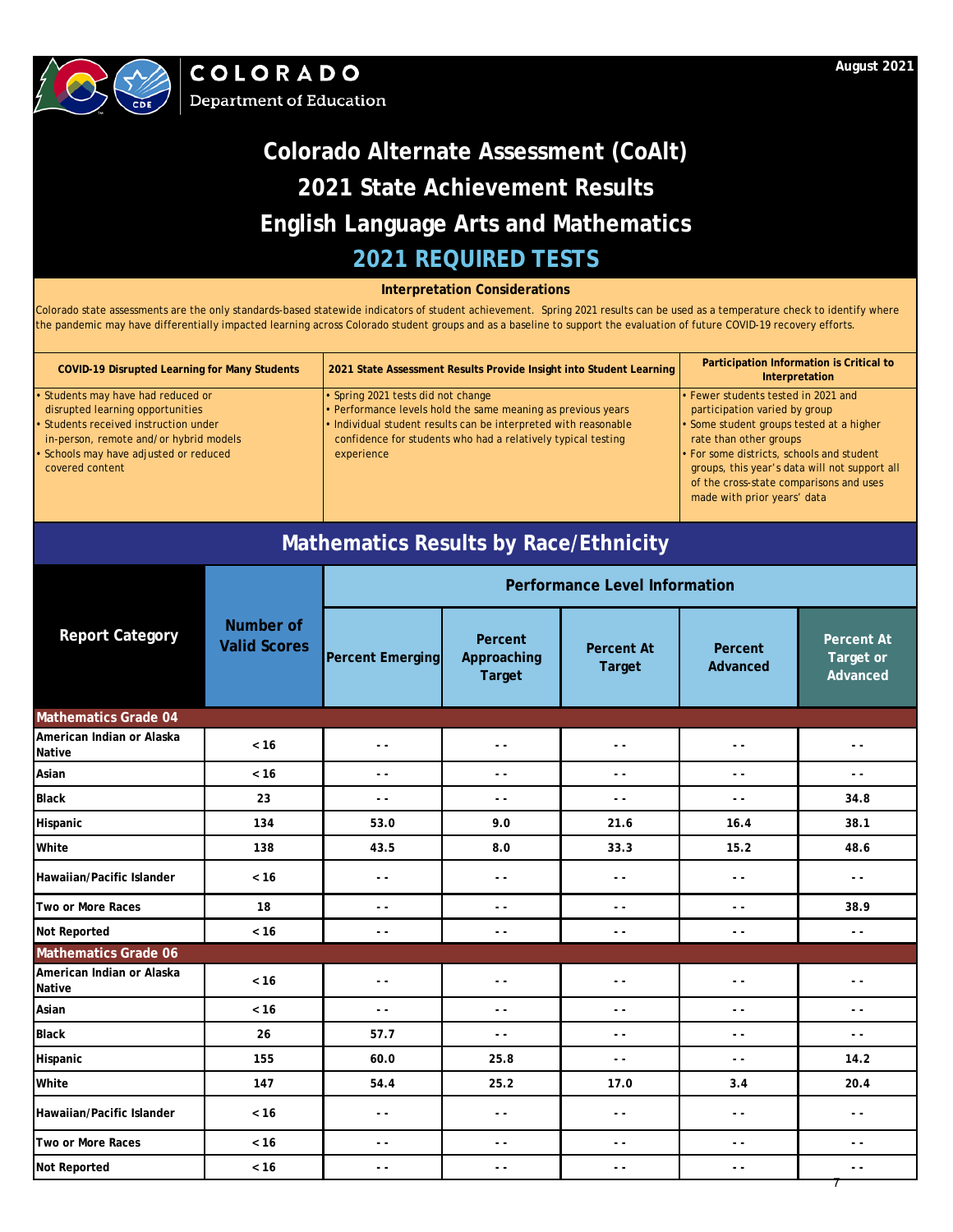| <b>Mathematics Grade 08</b>                         |        |               |                          |                          |                          |               |
|-----------------------------------------------------|--------|---------------|--------------------------|--------------------------|--------------------------|---------------|
| American Indian or Alaska<br>Native                 | < 16   | $\sim$ $\sim$ | $\sim$ $\sim$            | $\sim$ $\sim$            | $\sim$ $\sim$            | $\sim$ $\sim$ |
| Asian                                               | $< 16$ | $\sim$ $\sim$ | $\sim$                   | $\sim$ $\sim$            | $\sim$ $\sim$            | $\sim$ $\sim$ |
| <b>Black</b>                                        | 19     | 68.4          | $\sim$ $\sim$            | $\sim$ $\sim$            | $\sim$ $\sim$            | $\sim$ $\sim$ |
| Hispanic                                            | 150    | 55.3          | 41.3                     | $\sim$ $\sim$            | $\sim$ $\sim$            | 3.3           |
| White                                               | 153    | 49.0          | 45.8                     | $\overline{a}$           | $\ddot{\phantom{1}}$     | $5.2$         |
| Hawaiian/Pacific Islander                           | < 16   | $\sim$ $\sim$ | $\sim$ $\sim$            | $\sim$ $\sim$            | $\sim$ $\sim$            | $\sim$ $\sim$ |
| Two or More Races                                   | $< 16$ | $\sim$ $\sim$ | $\sim$ $\sim$            | $\sim$ $\sim$            | $\sim$ $\sim$            | $\sim$ $\sim$ |
| <b>Not Reported</b>                                 | < 16   | $\sim$ $\sim$ | $\sim$ $\sim$            | $\sim$ $\sim$            | $\sim$ $\sim$            | $\sim$ $\sim$ |
| <b>Mathematics Grade 09</b>                         |        |               |                          |                          |                          |               |
| American Indian or Alaska<br><b>Native</b>          | $< 16$ | $\sim$ $\sim$ | $\overline{\phantom{a}}$ | $\sim$ $\sim$            | $\sim$ $\sim$            | $\sim$ $\sim$ |
| Asian                                               | < 16   | $\sim$ $\sim$ | $\sim$                   | $\sim$ $\sim$            | $\sim$ $\sim$            | $\sim$ $\sim$ |
| <b>Black</b>                                        | 23     | 56.5          | 21.7                     | $\sim$ $\sim$            | $\overline{\phantom{a}}$ | 21.7          |
| Hispanic                                            | 126    | 61.9          | 22.2                     | $\sim$ $\sim$            | $\sim$ $\sim$            | 15.9          |
| White                                               | 127    | 52.0          | 26.8                     | $\sim$ $\sim$            | $\sim$ $\sim$            | 21.3          |
| Hawaiian/Pacific Islander                           | < 16   | $\sim$ $\sim$ | $\sim$ $\sim$            | $\sim$ $\sim$            | $\sim$ $\sim$            | $\sim$ $\sim$ |
| Two or More Races                                   | 17     | 58.8          | 23.5                     | $\ddotsc$                | $\sim$ $\sim$            | 17.6          |
| Not Reported                                        | $< 16$ | $\sim$ $\sim$ | $\sim$ $\sim$            | $\sim$ $\sim$            | $\sim$ $\sim$            | $\sim$ $\sim$ |
|                                                     |        |               |                          |                          |                          |               |
| <b>Mathematics Grade 10</b>                         |        |               |                          |                          |                          |               |
| American Indian or Alaska<br><b>Native</b>          | $< 16$ | $\sim$ $\sim$ | $\sim$ $\sim$            | $\sim$ $\sim$            | $\sim$ $\sim$            | $\sim$ $\sim$ |
| Asian                                               | $< 16$ | $\sim$ $\sim$ | $\sim$                   | $\sim$ $\sim$            | $\sim$ $\sim$            | $\sim$ $\sim$ |
| <b>Black</b>                                        | 20     | 60.0          | $\overline{a}$           | $\sim$ $\sim$            | $\sim$ $\sim$            | $\sim$ $\sim$ |
| Hispanic                                            | 119    | 58.8          | 31.1                     | $\sim$ $\sim$            | $\sim$ $\sim$            | 10.1          |
|                                                     | 140    | 55.0          | 35.0                     | $\sim$ $\sim$            | $\sim$ $\sim$            | 10.0          |
| White<br>Hawaiian/Pacific Islander                  | $< 16$ | $\sim$ $\sim$ | $\sim$ $\sim$            | $\sim$ $\sim$            | $\sim$ $\sim$            | $\sim$ $\sim$ |
| Two or More Races                                   | < 16   | $\sim$ $\sim$ | $\sim$ $\sim$            | $\sim$ $\sim$            | $\sim$ $\sim$            | $\sim$ $\sim$ |
|                                                     | $< 16$ | $ -$          | $- -$                    | $ -$                     | $ -$                     | $ -$          |
| <b>Mathematics Grade 11</b>                         |        |               |                          |                          |                          |               |
| Not Reported<br>American Indian or Alaska<br>Native | $< 16$ | $\sim$ $\sim$ | $\sim$ $\sim$            | $\sim$ $\sim$            | $\sim$ $\sim$            | $\sim$ $\sim$ |
| Asian                                               | $< 16$ | $\sim$ $\sim$ | $\sim$                   | $\sim$ $\sim$            | $\sim$ $\sim$            | $\sim$ $\sim$ |
| <b>Black</b>                                        | 21     | 52.4          | $\sim$                   | $\sim$                   | $\ddot{\phantom{1}}$     | $\sim$ $\sim$ |
| Hispanic                                            | 119    | 38.7          | 31.1                     | $\sim$ $\sim$            | $\sim$ $\sim$            | 30.3          |
| White                                               | 140    | 35.7          | 30.7                     | $\sim$ $\sim$            | $\sim$ $\sim$            | 33.6          |
| Hawaiian/Pacific Islander                           | $< 16$ | $\sim$ $\sim$ | $\sim$ $\sim$            | $\overline{\phantom{a}}$ | $\overline{\phantom{a}}$ | $\sim$ $\sim$ |
| Two or More Races                                   | $< 16$ | $\sim$ $\sim$ | $\sim$ $\sim$            | $\sim$ $\sim$            | $\sim$ $\sim$            | $\sim$ $\sim$ |
| <b>Not Reported</b>                                 | $< 16$ | $\sim$ $\sim$ | $\sim$ $\sim$            | $\sim$ $\sim$            | $\sim$ $\sim$            | $\sim$ $\sim$ |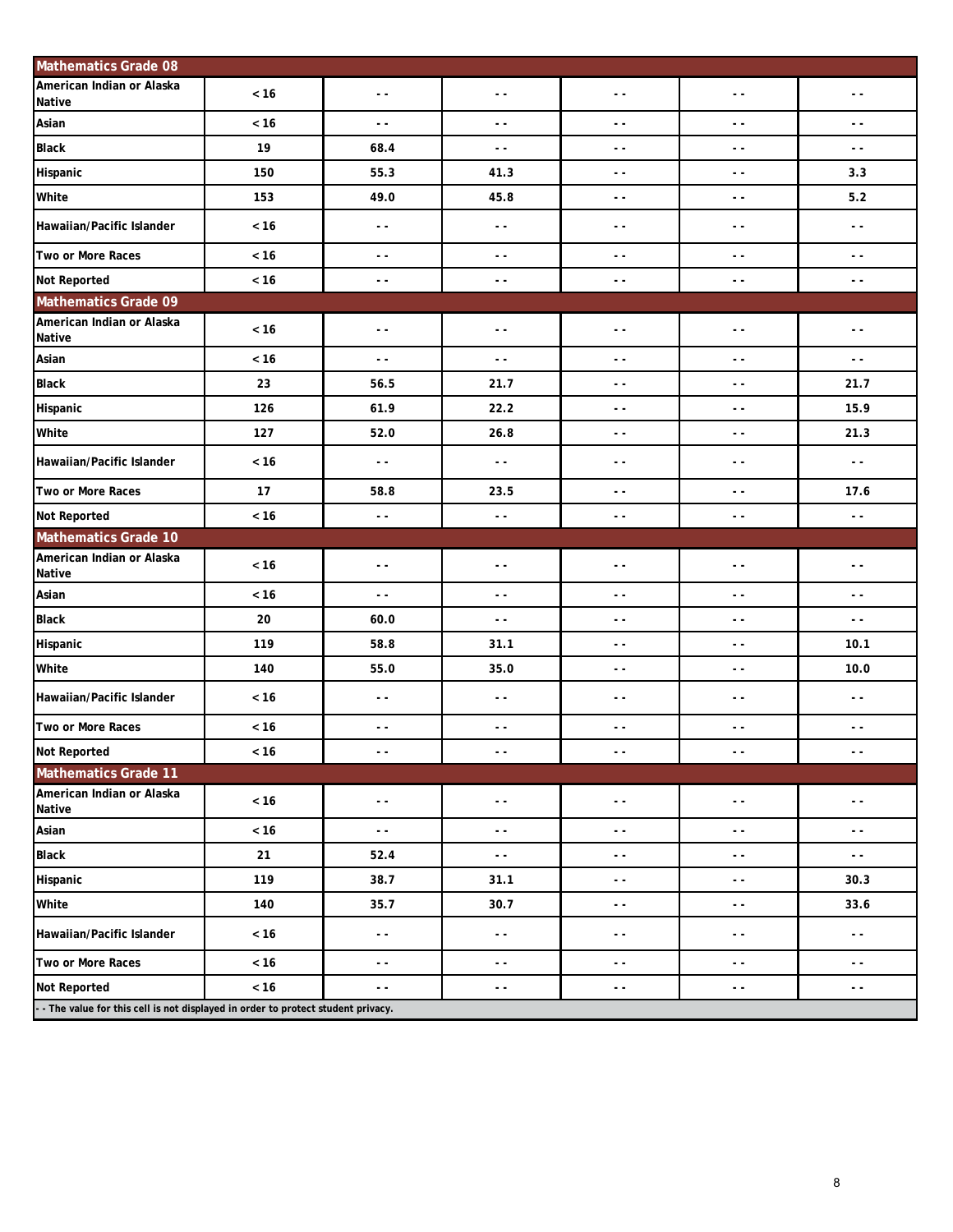

#### **Interpretation Considerations**

Colorado state assessments are the only standards-based statewide indicators of student achievement. Spring 2021 results can be used as a temperature check to identify where the pandemic may have differentially impacted learning across Colorado student groups and as a baseline to support the evaluation of future COVID-19 recovery efforts.

|                                                                                                                                                                                                                  | COVID-19 Disrupted Learning for Many Students   2021 State Assessment Results Provide Insight into Student Learning                                                                                                                                 | Participation Information is Critical to<br>Interpretation                                                                                                                                                                               |
|------------------------------------------------------------------------------------------------------------------------------------------------------------------------------------------------------------------|-----------------------------------------------------------------------------------------------------------------------------------------------------------------------------------------------------------------------------------------------------|------------------------------------------------------------------------------------------------------------------------------------------------------------------------------------------------------------------------------------------|
| Students may have had reduced or<br>disrupted learning opportunities<br>Students received instruction under<br>in-person, remote and/or hybrid models<br>Schools may have adjusted or reduced<br>covered content | • Spring 2021 tests did not change<br>• Performance levels hold the same meaning as previous years<br>• Individual student results can be interpreted with reasonable<br>confidence for students who had a relatively typical testing<br>experience | • Fewer students tested in 2021 and<br>participation varied by group<br>• Some student groups tested at a higher<br>rate than other groups<br>• For some districts, schools and student<br>groups, this year's data will not support all |
|                                                                                                                                                                                                                  |                                                                                                                                                                                                                                                     | of the cross-state comparisons and uses<br>made with prior years' data                                                                                                                                                                   |

## **English Language Arts Results by Free/Reduced Lunch Status**

|                                                                                   |                                  | Performance Level Information |                                         |                             |                          |                                            |  |
|-----------------------------------------------------------------------------------|----------------------------------|-------------------------------|-----------------------------------------|-----------------------------|--------------------------|--------------------------------------------|--|
| <b>Report Category</b>                                                            | Number of<br><b>Valid Scores</b> | Percent<br>Emerging           | Percent<br>Approaching<br><b>Target</b> | Percent At<br><b>Target</b> | Percent<br>Advanced      | <b>Percent At</b><br>Target or<br>Advanced |  |
| English Language Arts Grade 03                                                    |                                  |                               |                                         |                             |                          |                                            |  |
| Free/Reduced Lunch<br>Eligible                                                    | 158                              | 60.1                          | 15.8                                    | 22.2                        | 1.9                      | 24.1                                       |  |
| Not Free/Reduced<br>Lunch Eligible                                                | 131                              | 61.1                          | 9.9                                     | 26.7                        | 2.3                      | 29.0                                       |  |
| English Language Arts Grade 05                                                    |                                  |                               |                                         |                             |                          |                                            |  |
| Free/Reduced Lunch<br>Eligible                                                    | 190                              | 50.0                          | 13.2                                    | 33.7                        | 3.2                      | 36.8                                       |  |
| Not Free/Reduced<br>Lunch Eligible                                                | 198                              | 54.5                          | 9.6                                     | 31.3                        | 4.5                      | 35.9                                       |  |
| English Language Arts Grade 07                                                    |                                  |                               |                                         |                             |                          |                                            |  |
| Free/Reduced Lunch<br>Eligible                                                    | 178                              | 36.5                          | 25.3                                    | 28.7                        | 9.6                      | 38.2                                       |  |
| Not Free/Reduced<br>Lunch Eligible                                                | 171                              | 45.6                          | 19.3                                    | 31.6                        | 3.5                      | 35.1                                       |  |
| English Language Arts Grade 09                                                    |                                  |                               |                                         |                             |                          |                                            |  |
| Free/Reduced Lunch<br>Eligible                                                    | 147                              | 24.5                          | 44.2                                    | $\sim$ $\sim$               | $\sim$ $\sim$            | 31.3                                       |  |
| Not Free/Reduced<br>Lunch Eligible                                                | 164                              | 32.9                          | 37.2                                    | $\sim$ $\sim$               | $\overline{\phantom{a}}$ | 29.9                                       |  |
| English Language Arts Grade 10                                                    |                                  |                               |                                         |                             |                          |                                            |  |
| Free/Reduced Lunch<br>Eligible                                                    | 132                              | 22.7                          | 46.2                                    | $\sim$ $\sim$               | $\sim$ $\sim$            | 31.1                                       |  |
| Not Free/Reduced<br>Lunch Eligible                                                | 175                              | 24.0                          | 48.0                                    | $\overline{a}$              | $\overline{\phantom{a}}$ | 28.0                                       |  |
| English Language Arts Grade 11                                                    |                                  |                               |                                         |                             |                          |                                            |  |
| Free/Reduced Lunch<br>Eligible                                                    | 139                              | 30.2                          | 32.4                                    | 33.1                        | 4.3                      | 37.4                                       |  |
| Not Free/Reduced<br>Lunch Eligible                                                | 160                              | 30.0                          | 38.8                                    | 28.8                        | 2.5                      | 31.3                                       |  |
| - - The value for this cell is not displayed in order to protect student privacy. |                                  |                               |                                         |                             |                          | 9                                          |  |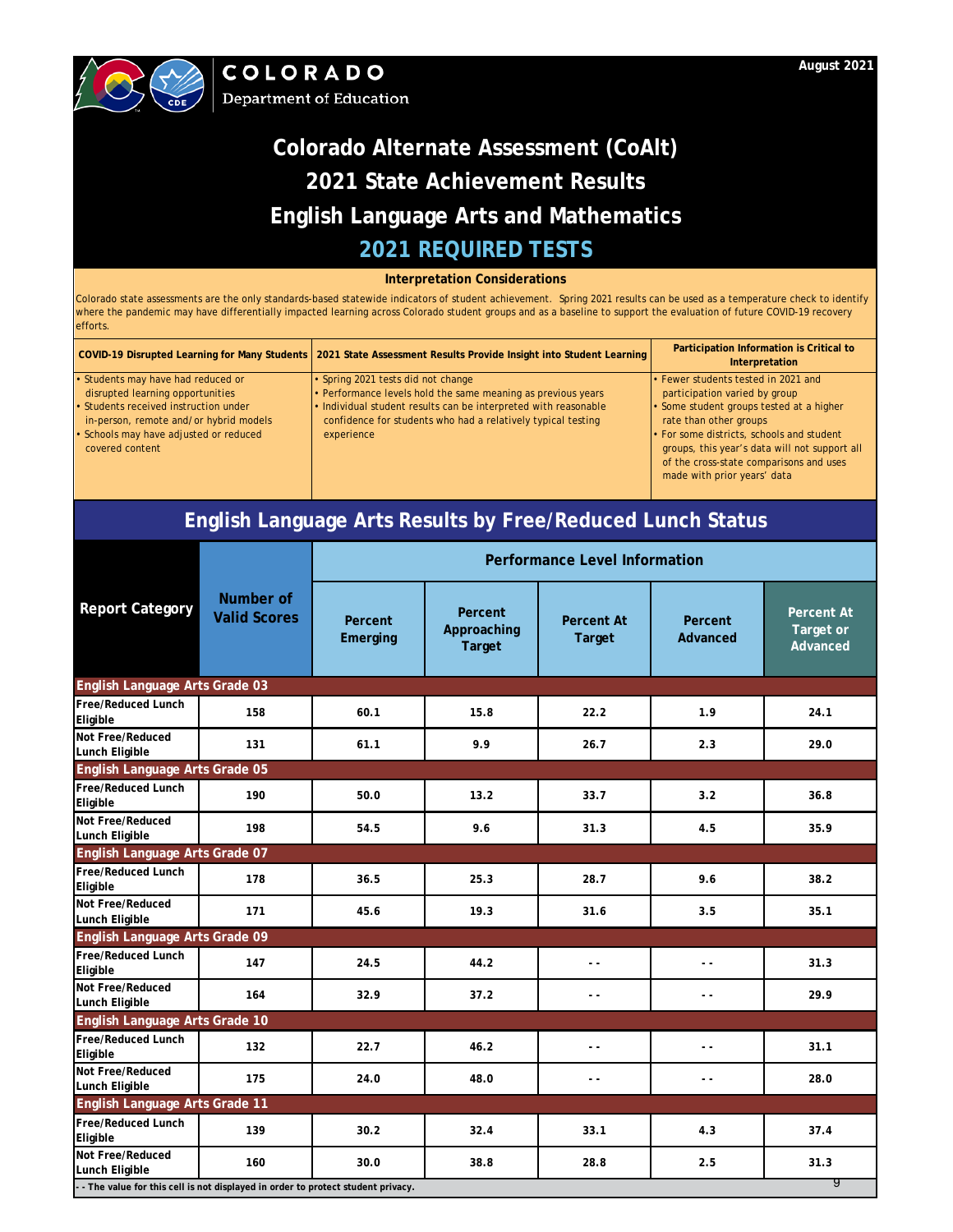

#### **Interpretation Considerations**

Colorado state assessments are the only standards-based statewide indicators of student achievement. Spring 2021 results can be used as a temperature check to identify where the pandemic may have differentially impacted learning across Colorado student groups and as a baseline to support the evaluation of future COVID-19 recovery efforts.

|                                                                                                                                                                                                                    | COVID-19 Disrupted Learning for Many Students   2021 State Assessment Results Provide Insight into Student Learning                                                                                                                                 | Participation Information is Critical to<br>Interpretation                                                                                                                                                                                                                                                         |
|--------------------------------------------------------------------------------------------------------------------------------------------------------------------------------------------------------------------|-----------------------------------------------------------------------------------------------------------------------------------------------------------------------------------------------------------------------------------------------------|--------------------------------------------------------------------------------------------------------------------------------------------------------------------------------------------------------------------------------------------------------------------------------------------------------------------|
| Students may have had reduced or<br>disrupted learning opportunities<br>Students received instruction under<br>in-person, remote and/or hybrid models<br>· Schools may have adjusted or reduced<br>covered content | • Spring 2021 tests did not change<br>• Performance levels hold the same meaning as previous years<br>• Individual student results can be interpreted with reasonable<br>confidence for students who had a relatively typical testing<br>experience | • Fewer students tested in 2021 and<br>participation varied by group<br>• Some student groups tested at a higher<br>rate than other groups<br>. For some districts, schools and student<br>groups, this year's data will not support all<br>of the cross-state comparisons and uses<br>made with prior years' data |

## **Mathematics Results by Free/Reduced Lunch Status**

|                                       |                                                                                       | <b>Performance Level Information</b> |                                         |                                    |                     |                                            |  |  |  |
|---------------------------------------|---------------------------------------------------------------------------------------|--------------------------------------|-----------------------------------------|------------------------------------|---------------------|--------------------------------------------|--|--|--|
| <b>Report Category</b>                | Number of<br><b>Valid Scores</b>                                                      | Percent<br>Emerging                  | Percent<br>Approaching<br><b>Target</b> | <b>Percent At</b><br><b>Target</b> | Percent<br>Advanced | <b>Percent At</b><br>Target or<br>Advanced |  |  |  |
| <b>Mathematics Grade 04</b>           |                                                                                       |                                      |                                         |                                    |                     |                                            |  |  |  |
| <b>Free/Reduced Lunch</b><br>Eligible | 178                                                                                   | 47.2                                 | 6.7                                     | 32.0                               | 14.0                | 46.1                                       |  |  |  |
| Not Free/Reduced<br>Lunch Eligible    | 151                                                                                   | 54.3                                 | 9.3                                     | 22.5                               | 13.9                | 36.4                                       |  |  |  |
| <b>Mathematics Grade 06</b>           |                                                                                       |                                      |                                         |                                    |                     |                                            |  |  |  |
| Free/Reduced Lunch<br>Eligible        | 185                                                                                   | 49.7                                 | 31.4                                    | 13.5                               | 5.4                 | 18.9                                       |  |  |  |
| Not Free/Reduced<br>Lunch Eligible    | 174                                                                                   | 64.4                                 | 22.4                                    | 10.3                               | 2.9                 | 13.2                                       |  |  |  |
| <b>Mathematics Grade 08</b>           |                                                                                       |                                      |                                         |                                    |                     |                                            |  |  |  |
| <b>Free/Reduced Lunch</b><br>Eligible | 194                                                                                   | 50.0                                 | 44.8                                    | $\overline{a}$                     | $\overline{a}$      | 5.2                                        |  |  |  |
| Not Free/Reduced<br>Lunch Eligible    | 160                                                                                   | 57.5                                 | 37.5                                    | $\sim$ $\sim$                      | $\overline{a}$      | 5.0                                        |  |  |  |
| <b>Mathematics Grade 09</b>           |                                                                                       |                                      |                                         |                                    |                     |                                            |  |  |  |
| <b>Free/Reduced Lunch</b><br>Eligible | 145                                                                                   | 52.4                                 | 25.5                                    | $\sim$ $\sim$                      | $\sim$ $\sim$       | 22.1                                       |  |  |  |
| Not Free/Reduced<br>Lunch Eligible    | 164                                                                                   | 59.1                                 | 23.8                                    | $\overline{a}$                     | $\overline{a}$      | 17.1                                       |  |  |  |
| <b>Mathematics Grade 10</b>           |                                                                                       |                                      |                                         |                                    |                     |                                            |  |  |  |
| <b>Free/Reduced Lunch</b><br>Eligible | 130                                                                                   | 59.2                                 | 33.8                                    | $\sim$ $\sim$                      | $\overline{a}$      | 6.9                                        |  |  |  |
| Not Free/Reduced<br>Lunch Eligible    | 176                                                                                   | 54.5                                 | 34.1                                    | $\overline{a}$                     | $\overline{a}$      | 11.4                                       |  |  |  |
| <b>Mathematics Grade 11</b>           |                                                                                       |                                      |                                         |                                    |                     |                                            |  |  |  |
| <b>Free/Reduced Lunch</b><br>Eligible | 143                                                                                   | 33.6                                 | 35.0                                    | 28.0                               | 3.5                 | 31.5                                       |  |  |  |
| Not Free/Reduced<br>Lunch Eligible    | 158                                                                                   | 42.4                                 | 28.5                                    | 27.2                               | 1.9                 | 29.1                                       |  |  |  |
|                                       | 10<br>- The value for this cell is not displayed in order to protect student privacy. |                                      |                                         |                                    |                     |                                            |  |  |  |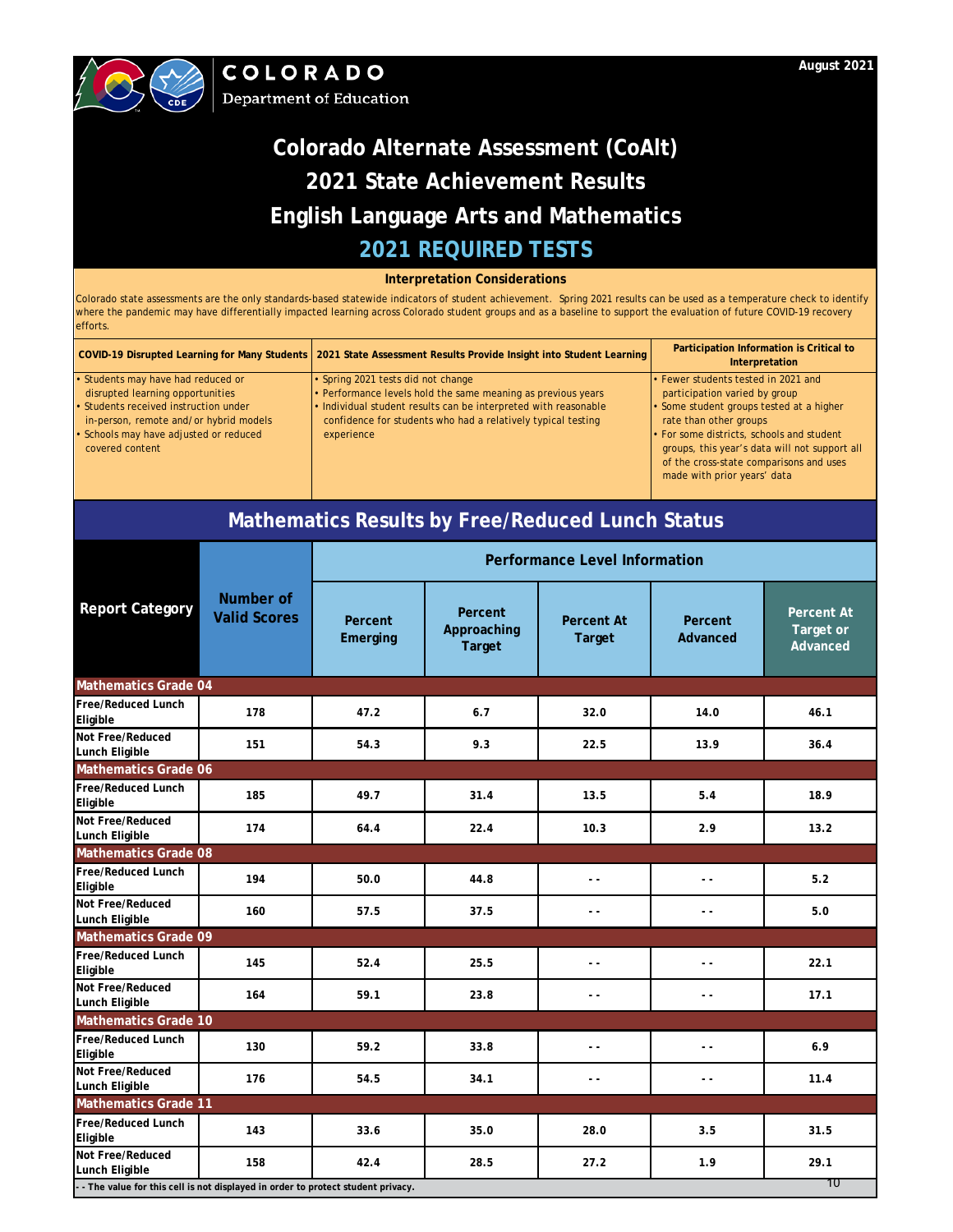



### **Interpretation Considerations**

| <b>COVID-19 Disrupted Learning for Many</b><br><b>Students</b>                  | 2021 State Assessment Results Provide Insight into Student Learning                                                             | Participation Information is Critical to<br>Interpretation                                                                                                           |
|---------------------------------------------------------------------------------|---------------------------------------------------------------------------------------------------------------------------------|----------------------------------------------------------------------------------------------------------------------------------------------------------------------|
| • Students may have had reduced or                                              | • Spring 2021 tests did not change                                                                                              | • Fewer students tested in 2021 and                                                                                                                                  |
| disrupted learning opportunities                                                | • Performance levels hold the same meaning as previous years                                                                    | participation varied by group                                                                                                                                        |
| • Students received instruction under<br>in-person, remote and/or hybrid models | . Individual student results can be interpreted with reasonable<br>confidence for students who had a relatively typical testing | • Some student groups tested at a higher<br>rate than other groups                                                                                                   |
| • Schools may have adjusted or reduced<br>covered content                       | experience                                                                                                                      | . For some districts, schools and student<br>groups, this year's data will not support all<br>of the cross-state comparisons and uses<br>made with prior years' data |

| <b>English Language Arts Results by Special Programs Status</b> |                                                                                 |                                      |                                         |                                    |                          |                                            |  |
|-----------------------------------------------------------------|---------------------------------------------------------------------------------|--------------------------------------|-----------------------------------------|------------------------------------|--------------------------|--------------------------------------------|--|
|                                                                 |                                                                                 | <b>Performance Level Information</b> |                                         |                                    |                          |                                            |  |
| Report<br>Category                                              | <b>Number of</b><br><b>Valid Scores</b>                                         | Percent<br>Emerging                  | Percent<br>Approaching<br><b>Target</b> | <b>Percent At</b><br><b>Target</b> | Percent<br>Advanced      | <b>Percent At</b><br>Target or<br>Advanced |  |
| English Language Arts Grade 03                                  |                                                                                 |                                      |                                         |                                    |                          |                                            |  |
| Title I                                                         | < 16                                                                            | $ -$                                 | $ -$                                    | $\sim$ $\sim$                      | $\overline{\phantom{a}}$ | $\overline{\phantom{a}}$                   |  |
| Not Title I                                                     | 281                                                                             | $ -$                                 | $\sim$ $\sim$                           | $ -$                               | $ -$                     | $- -$                                      |  |
| English Language Arts Grade 05                                  |                                                                                 |                                      |                                         |                                    |                          |                                            |  |
| Title I                                                         | < 16                                                                            | $ -$                                 | $ -$                                    | $ -$                               | $ -$                     | $ -$                                       |  |
| Not Title I                                                     | 377                                                                             | $ -$                                 | $ -$                                    | $\sim$ $\sim$                      | $\overline{a}$           | $ -$                                       |  |
| English Language Arts Grade 07                                  |                                                                                 |                                      |                                         |                                    |                          |                                            |  |
| Title I                                                         | < 16                                                                            | $\sim$ $\sim$                        | $ -$                                    | $ -$                               | $\overline{\phantom{a}}$ | $\sim$ $\sim$                              |  |
| Not Title I                                                     | 345                                                                             | $\sim$ $\sim$                        | $\sim$ $\sim$                           | $ -$                               | $ -$                     | - -                                        |  |
| English Language Arts Grade 09                                  |                                                                                 |                                      |                                         |                                    |                          |                                            |  |
| Title I                                                         | < 16                                                                            | $\sim$ $\sim$                        | $\sim$ $\sim$                           | $\sim$ $\sim$                      | $\overline{a}$           | $-$                                        |  |
| Not Title I                                                     | 307                                                                             | $\sim$ $\sim$                        | $\sim$ $\sim$                           | $\sim$ $\sim$                      | $\sim$ $\sim$            | $-$                                        |  |
| English Language Arts Grade 10                                  |                                                                                 |                                      |                                         |                                    |                          |                                            |  |
| Title I                                                         | $< 16$                                                                          | $ -$                                 | $ -$                                    | $ -$                               | $\overline{\phantom{a}}$ | - -                                        |  |
| Not Title I                                                     | 305                                                                             | $\sim$ $\sim$                        | $ -$                                    | $ -$                               | $\overline{a}$           | $-$                                        |  |
| English Language Arts Grade 11                                  |                                                                                 |                                      |                                         |                                    |                          |                                            |  |
| Title I                                                         | < 16                                                                            | $ -$                                 | $ -$                                    | $ -$                               | $ -$                     | . .                                        |  |
| Not Title I                                                     | 293                                                                             | $ -$                                 | $ -$                                    | $\sim$ $\sim$                      | $\sim$ $\sim$            | $\sim$ $\sim$                              |  |
|                                                                 | - The value for this cell is not displayed in order to protect student privacy. |                                      |                                         |                                    |                          | 11                                         |  |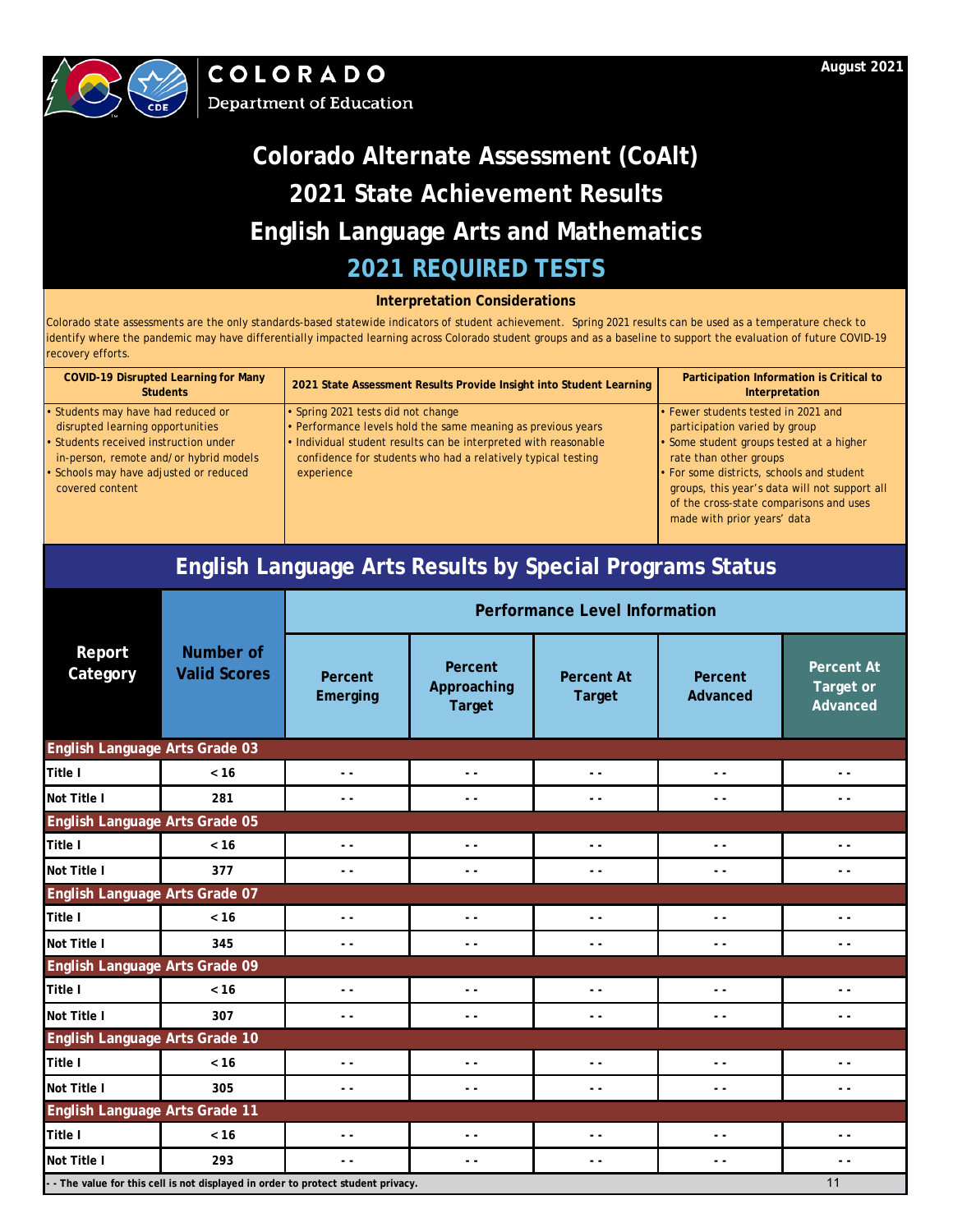



### **Interpretation Considerations**

Colorado state assessments are the only standards-based statewide indicators of student achievement. Spring 2021 results can be used as a temperature check to identify where the pandemic may have differentially impacted learning across Colorado student groups and as a baseline to support the evaluation of future COVID-19 recovery efforts.

| <b>COVID-19 Disrupted Learning for Many</b><br><b>Students</b> | 2021 State Assessment Results Provide Insight into Student Learning | Participation Information is Critical to<br>Interpretation |
|----------------------------------------------------------------|---------------------------------------------------------------------|------------------------------------------------------------|
| • Students may have had reduced or                             | • Spring 2021 tests did not change                                  | • Fewer students tested in 2021 and                        |
| disrupted learning opportunities                               | • Performance levels hold the same meaning as previous years        | participation varied by group                              |
| • Students received instruction under                          | . Individual student results can be interpreted with reasonable     | • Some student groups tested at a higher                   |
| in-person, remote and/or hybrid models                         | confidence for students who had a relatively typical testing        | rate than other groups                                     |
| • Schools may have adjusted or reduced                         | experience                                                          | • For some districts, schools and student                  |
| covered content                                                |                                                                     | groups, this year's data will not support all              |
|                                                                |                                                                     | of the cross-state comparisons and uses                    |
|                                                                |                                                                     | made with prior years' data                                |

# **Mathematics Results by Special Programs Status**

|                             |                                                                                   | <b>Performance Level Information</b> |                                         |                                    |                     |                                            |  |  |
|-----------------------------|-----------------------------------------------------------------------------------|--------------------------------------|-----------------------------------------|------------------------------------|---------------------|--------------------------------------------|--|--|
| Report<br>Category          | Number of<br><b>Valid Scores</b>                                                  | Percent<br>Emerging                  | Percent<br>Approaching<br><b>Target</b> | <b>Percent At</b><br><b>Target</b> | Percent<br>Advanced | <b>Percent At</b><br>Target or<br>Advanced |  |  |
| <b>Mathematics Grade 04</b> |                                                                                   |                                      |                                         |                                    |                     |                                            |  |  |
| Title I                     | < 16                                                                              | $\sim$ $\sim$                        | $\sim$ $\sim$                           | $\overline{\phantom{a}}$           | $ -$                | $ -$                                       |  |  |
| Not Title I                 | 321                                                                               | $\sim$ $\sim$                        | $\sim$ $\sim$                           | $\sim$ $\sim$                      | $\sim$ $\sim$       | $ -$                                       |  |  |
| <b>Mathematics Grade 06</b> |                                                                                   |                                      |                                         |                                    |                     |                                            |  |  |
| <b>Title I</b>              | < 16                                                                              | $\overline{a}$                       | $\sim$ $\sim$                           | $ -$                               | $ -$                | $ -$                                       |  |  |
| Not Title I                 | 358                                                                               | $\sim$ $\sim$                        | $\sim$ $\sim$                           | $\sim$ $\sim$                      | $ -$                | $ -$                                       |  |  |
| <b>Mathematics Grade 08</b> |                                                                                   |                                      |                                         |                                    |                     |                                            |  |  |
| <b>Title I</b>              | $< 16$                                                                            | $\overline{a}$                       | $ -$                                    | $ -$                               | $ -$                | $ -$                                       |  |  |
| Not Title I                 | 347                                                                               | $\sim$ $\sim$                        | $\sim$ $\sim$                           | $\overline{a}$                     | $\sim$ $\sim$       | $\sim$ $\sim$                              |  |  |
| <b>Mathematics Grade 09</b> |                                                                                   |                                      |                                         |                                    |                     |                                            |  |  |
| <b>Title I</b>              | < 16                                                                              | $\overline{a}$                       | $\sim$ $\sim$                           | $ -$                               | $\sim$ $\sim$       | $ -$                                       |  |  |
| Not Title I                 | 305                                                                               | $\sim$ $\sim$                        | $\sim$ $\sim$                           | $ -$                               | $\sim$ $\sim$       | $ -$                                       |  |  |
| <b>Mathematics Grade 10</b> |                                                                                   |                                      |                                         |                                    |                     |                                            |  |  |
| Title I                     | < 16                                                                              | $\overline{a}$                       | $\sim$ $\sim$                           | $ -$                               | $\sim$ $\sim$       | $ -$                                       |  |  |
| Not Title I                 | 304                                                                               | - -                                  | - -                                     | $\overline{a}$                     | $\sim$ $\sim$       | $ -$                                       |  |  |
| <b>Mathematics Grade 11</b> |                                                                                   |                                      |                                         |                                    |                     |                                            |  |  |
| <b>Title I</b>              | < 16                                                                              | $\overline{a}$                       | $\sim$ $\sim$                           | $\overline{a}$                     | $\sim$ $\sim$       | $\sim$ $\sim$                              |  |  |
| Not Title I                 | 295                                                                               | $ -$                                 | $ -$                                    | $ -$                               | $ -$                | $ -$                                       |  |  |
|                             | - - The value for this cell is not displayed in order to protect student privacy. |                                      |                                         |                                    |                     | 12                                         |  |  |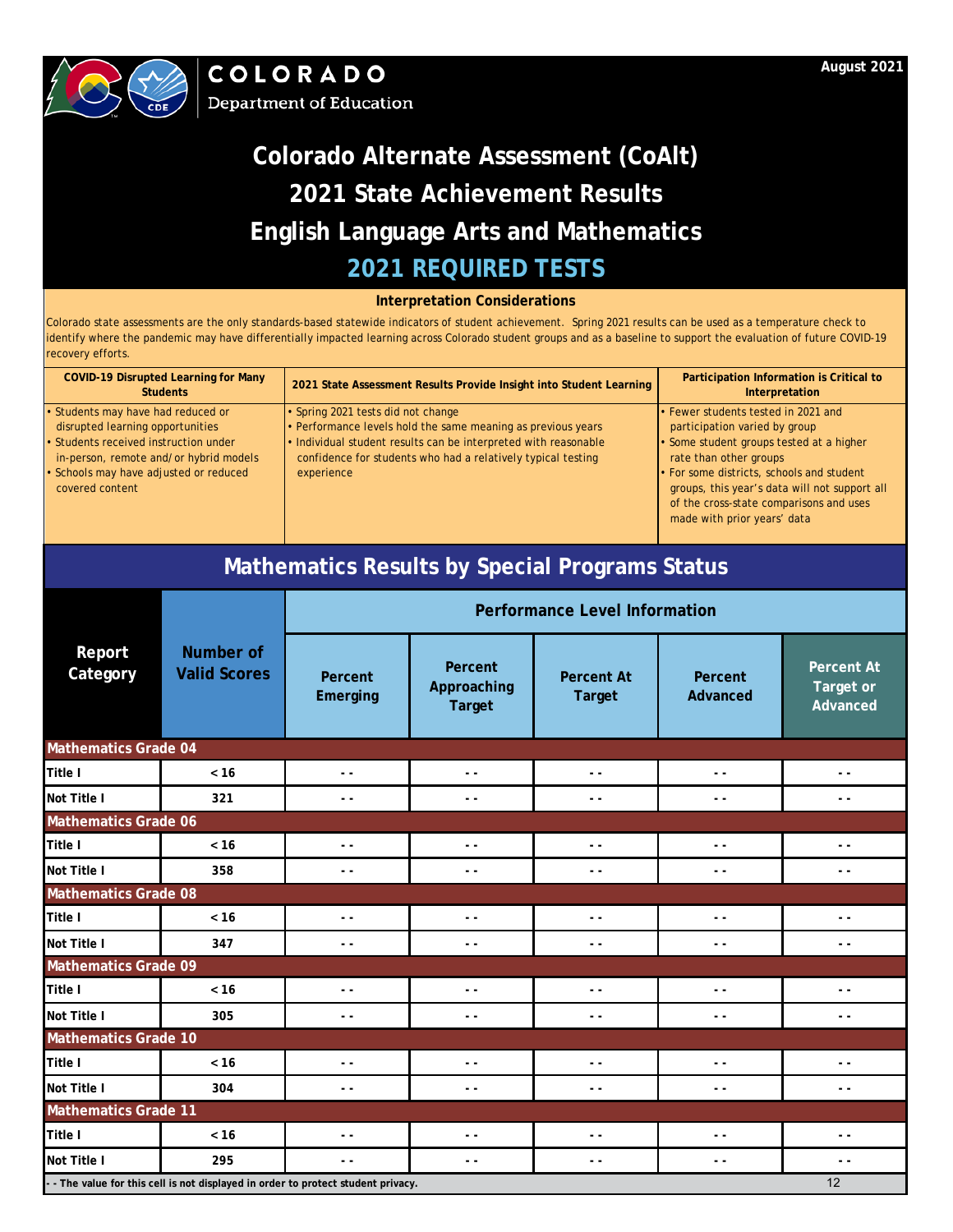

## **2021 REQUIRED TESTS Colorado Alternate Assessment (CoAlt) 2021 State Achievement Results English Language Arts and Mathematics**

**Interpretation Considerations**

Colorado state assessments are the only standards-based statewide indicators of student achievement. Spring 2021 results can be used as a temperature check to identify where the pandemic may have differentially impacted learning across Colorado student groups and as a baseline to support the evaluation of future COVID-19 recovery efforts.

| <b>COVID-19 Disrupted Learning for Many Students</b> | 2021 State Assessment Results Provide Insight into Student Learning | Participation Information is Critical to<br>Interpretation |
|------------------------------------------------------|---------------------------------------------------------------------|------------------------------------------------------------|
| · Students may have had reduced or                   | • Spring 2021 tests did not change                                  | • Fewer students tested in 2021 and                        |
| disrupted learning opportunities                     | • Performance levels hold the same meaning as previous years        | participation varied by group                              |
| • Students received instruction under                | . Individual student results can be interpreted with reasonable     | • Some student groups tested at a higher                   |
| in-person, remote and/or hybrid models               | confidence for students who had a relatively typical testing        | rate than other groups                                     |
| · Schools may have adjusted or reduced               | experience                                                          | . For some districts, schools and student                  |
| covered content                                      |                                                                     | groups, this year's data will not support all              |
|                                                      |                                                                     | of the cross-state comparisons and uses                    |
|                                                      |                                                                     | made with prior years' data                                |
|                                                      |                                                                     |                                                            |

## **English Language Arts Results by Language Proficiency**

|                                                                                    |                                  | <b>Performance Level Information</b> |                                         |                                    |                          |                                            |  |  |  |
|------------------------------------------------------------------------------------|----------------------------------|--------------------------------------|-----------------------------------------|------------------------------------|--------------------------|--------------------------------------------|--|--|--|
| <b>Report Category</b>                                                             | Number of<br><b>Valid Scores</b> | Percent<br>Emerging                  | Percent<br>Approaching<br><b>Target</b> | <b>Percent At</b><br><b>Target</b> | Percent<br>Advanced      | <b>Percent At</b><br>Target or<br>Advanced |  |  |  |
| English Language Arts Grade 03                                                     |                                  |                                      |                                         |                                    |                          |                                            |  |  |  |
| English Learner (EL)                                                               | 58                               | 65.5                                 | 19.0                                    | $\sim$ $\sim$                      | $\sim$ $\sim$            | 15.5                                       |  |  |  |
| EL: NEP (Not English Proficient)                                                   | 51                               | $ -$                                 | $ -$                                    | $ -$                               | $\overline{\phantom{a}}$ | $ -$                                       |  |  |  |
| EL: LEP (Limited English Proficient)                                               | < 16                             | $\sim$ $\sim$                        | - -                                     | $ -$                               | - -                      | $ -$                                       |  |  |  |
| Not English Learner (Not EL)                                                       | 231                              | 59.3                                 | 11.7                                    | - -                                | . .                      | 29.0                                       |  |  |  |
| Not EL: FEP (Fluent English Proficient), FELL<br>(Former English Language Learner) | < 16                             | $\sim$ $\sim$                        | $\sim$ $\sim$                           | $\sim$ $\sim$                      | $\overline{a}$           | $ -$                                       |  |  |  |
| Not EL: PHLOTE, NA, Not Reported                                                   | 226                              | $ -$                                 | - -                                     | $ -$                               | - -                      | $ -$                                       |  |  |  |
| English Language Arts Grade 05                                                     |                                  |                                      |                                         |                                    |                          |                                            |  |  |  |
| English Learner (EL)                                                               | 72                               | 72.2                                 | 11.1                                    | 12.5                               | 4.2                      | 16.7                                       |  |  |  |
| EL: NEP (Not English Proficient)                                                   | 61                               | $ -$                                 | - -                                     | $ -$                               | . .                      | $ -$                                       |  |  |  |
| EL: LEP (Limited English Proficient)                                               | < 16                             | $ -$                                 | . .                                     | $ -$                               | . .                      | $ -$                                       |  |  |  |
| Not English Learner (Not EL)                                                       | 316                              | 47.8                                 | 11.4                                    | 37.0                               | 3.8                      | 40.8                                       |  |  |  |
| Not EL: FEP (Fluent English Proficient), FELL<br>(Former English Language Learner) | 23                               | 34.8                                 | 21.7                                    | $\sim$ $\sim$                      | $ -$                     | 43.5                                       |  |  |  |
| Not EL: PHLOTE, NA, Not Reported                                                   | 293                              | 48.8                                 | 10.6                                    | - -                                | - -                      | 40.6                                       |  |  |  |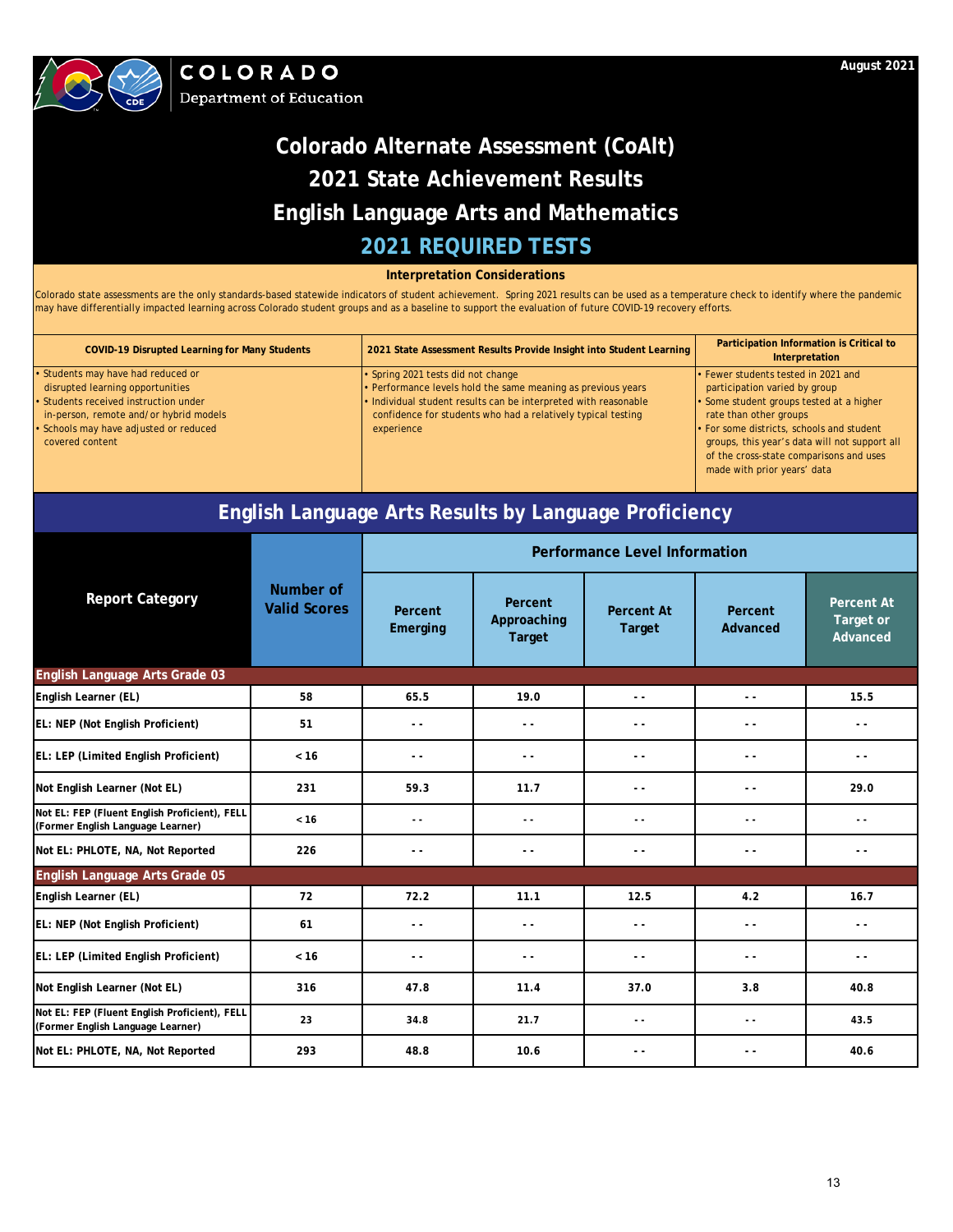| English Language Arts Grade 07                                                     |      |                          |                          |                          |                          |               |  |
|------------------------------------------------------------------------------------|------|--------------------------|--------------------------|--------------------------|--------------------------|---------------|--|
| English Learner (EL)                                                               | 51   | 51.0                     | 25.5                     | 17.6                     | 5.9                      | 23.5          |  |
| EL: NEP (Not English Proficient)                                                   | 42   | $\overline{\phantom{a}}$ | $\sim$ $\sim$            | $\sim$ $\sim$            | $\sim$ $\sim$            | $\sim$ $\sim$ |  |
| EL: LEP (Limited English Proficient)                                               | < 16 | $\sim$ $\sim$            | $\sim$ $\sim$            | $\sim$ $\sim$            | $\sim$ $\sim$            | $ -$          |  |
| Not English Learner (Not EL)                                                       | 298  | 39.3                     | 21.8                     | 32.2                     | 6.7                      | 38.9          |  |
| Not EL: FEP (Fluent English Proficient), FELL<br>(Former English Language Learner) | 23   | 30.4                     | 34.8                     | - -                      | $\sim$ $\sim$            | 34.8          |  |
| Not EL: PHLOTE, NA, Not Reported                                                   | 275  | 40.0                     | 20.7                     | - -                      | $\sim$ $\sim$            | 39.3          |  |
| English Language Arts Grade 09                                                     |      |                          |                          |                          |                          |               |  |
| English Learner (EL)                                                               | 39   | 53.8                     | 38.5                     | $\sim$ $\sim$            | $\sim$ $\sim$            | 7.7           |  |
| EL: NEP (Not English Proficient)                                                   | 35   | $\sim$ $\sim$            | $\sim$ $\sim$            | $\sim$ $\sim$            | $\sim$ $\sim$            | $\sim$ $\sim$ |  |
| EL: LEP (Limited English Proficient)                                               | < 16 | $\sim$ $\sim$            | $\sim$ $\sim$            | $\sim$ $\sim$            | $\sim$ $\sim$            | $ -$          |  |
| Not English Learner (Not EL)                                                       | 272  | 25.4                     | 40.8                     | $\sim$ $\sim$            | $\sim$ $\sim$            | 33.8          |  |
| Not EL: FEP (Fluent English Proficient), FELL<br>(Former English Language Learner) | 34   | 26.5                     | 50.0                     | $\sim$ $\sim$            | $\sim$ $\sim$            | 23.5          |  |
| Not EL: PHLOTE, NA, Not Reported                                                   | 238  | 25.2                     | 39.5                     | $\sim$ $\sim$            | $\sim$ $\sim$            | 35.3          |  |
| English Language Arts Grade 10                                                     |      |                          |                          |                          |                          |               |  |
|                                                                                    |      |                          |                          |                          |                          |               |  |
| English Learner (EL)                                                               | 33   | 36.4                     | 39.4                     | $\overline{\phantom{a}}$ | $\ddot{\phantom{0}}$     | 24.2          |  |
| EL: NEP (Not English Proficient)                                                   | 28   | $\sim$ $\sim$            | $\sim$ $\sim$            | $\sim$ $\sim$            | $\sim$ $\sim$            | $ -$          |  |
| EL: LEP (Limited English Proficient)                                               | < 16 | $\sim$ $\sim$            | $\overline{\phantom{a}}$ | $\sim$ $\sim$            | $\sim$ $\sim$            | $ -$          |  |
| Not English Learner (Not EL)                                                       | 274  | 21.9                     | 48.2                     | $\sim$ $\sim$            | $\sim$ $\sim$            | 29.9          |  |
| Not EL: FEP (Fluent English Proficient), FELL<br>(Former English Language Learner) | 40   | 22.5                     | 42.5                     | 44                       | $\sim$ $\sim$            | 35.0          |  |
| Not EL: PHLOTE, NA, Not Reported                                                   | 234  | 21.8                     | 49.1                     | $\sim$ $\sim$            | $\sim$ $\sim$            | 29.1          |  |
| English Language Arts Grade 11                                                     |      |                          |                          |                          |                          |               |  |
| English Learner (EL)                                                               | 26   | 57.7                     | 23.1                     | $\overline{a}$           | $\overline{a}$           | 19.2          |  |
| EL: NEP (Not English Proficient)                                                   | 20   | $\overline{\phantom{a}}$ | $ -$                     | $\sim$ $\sim$            | $\overline{\phantom{a}}$ | $ -$          |  |
| EL: LEP (Limited English Proficient)                                               | < 16 | $\sim$ $\sim$            | $\overline{\phantom{a}}$ | - -                      | $\sim$ $\sim$            | $\sim$ $\sim$ |  |
| Not English Learner (Not EL)                                                       | 273  | 27.5                     | 37.0                     | - -                      | $\sim$ $\sim$            | 35.5          |  |
| Not EL: FEP (Fluent English Proficient), FELL<br>(Former English Language Learner) | 29   | 24.1                     | 44.8                     | ٠.                       | $\sim$ $\sim$            | 31.0          |  |
| Not EL: PHLOTE, NA, Not Reported                                                   | 244  | 27.9                     | 36.1                     | - -                      | $\sim$ $\sim$            | 36.1          |  |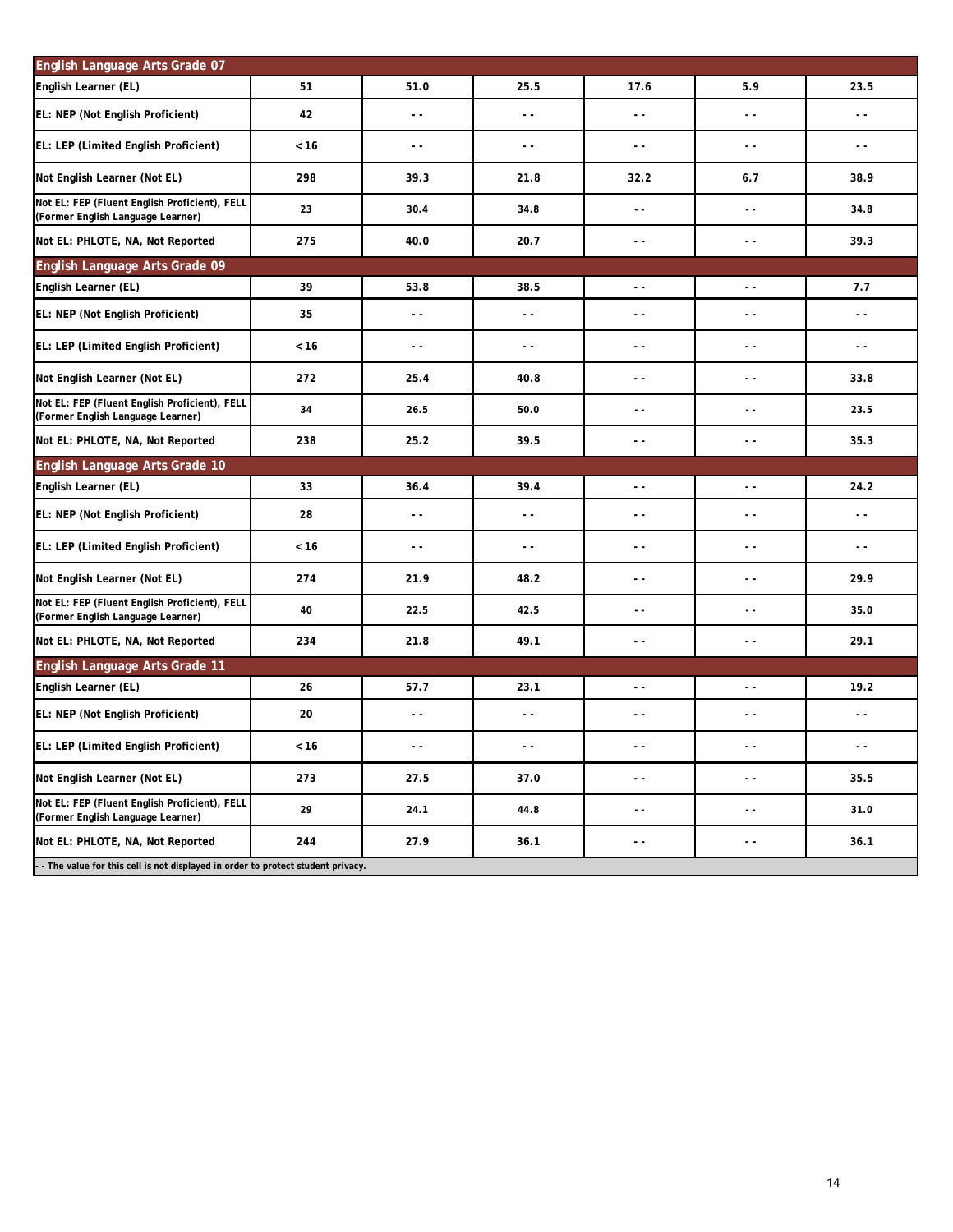

COLORADO **Department of Education** 

## **2021 REQUIRED TESTS Colorado Alternate Assessment (CoAlt) 2021 State Achievement Results English Language Arts and Mathematics**

**Interpretation Considerations**

Colorado state assessments are the only standards-based statewide indicators of student achievement. Spring 2021 results can be used as a temperature check to identify where the pandemic may have differentially impacted learning across Colorado student groups and as a baseline to support the evaluation of future COVID-19 recovery efforts.

| <b>COVID-19 Disrupted Learning for Many Students</b>                                                                                                                                                               | 2021 State Assessment Results Provide Insight into Student Learning                                                                                                                                                                                 | Participation Information is Critical to<br>Interpretation                                                                                                                                                                                                                                                         |
|--------------------------------------------------------------------------------------------------------------------------------------------------------------------------------------------------------------------|-----------------------------------------------------------------------------------------------------------------------------------------------------------------------------------------------------------------------------------------------------|--------------------------------------------------------------------------------------------------------------------------------------------------------------------------------------------------------------------------------------------------------------------------------------------------------------------|
| Students may have had reduced or<br>disrupted learning opportunities<br>• Students received instruction under<br>in-person, remote and/or hybrid models<br>Schools may have adjusted or reduced<br>covered content | • Spring 2021 tests did not change<br>• Performance levels hold the same meaning as previous years<br>. Individual student results can be interpreted with reasonable<br>confidence for students who had a relatively typical testing<br>experience | • Fewer students tested in 2021 and<br>participation varied by group<br>• Some student groups tested at a higher<br>rate than other groups<br>• For some districts, schools and student<br>groups, this year's data will not support all<br>of the cross-state comparisons and uses<br>made with prior years' data |
|                                                                                                                                                                                                                    |                                                                                                                                                                                                                                                     |                                                                                                                                                                                                                                                                                                                    |

## **Mathematics Results by Language Proficiency**

|                                                                                    |                                  | <b>Performance Level Information</b> |                                         |                                    |                          |                                            |  |
|------------------------------------------------------------------------------------|----------------------------------|--------------------------------------|-----------------------------------------|------------------------------------|--------------------------|--------------------------------------------|--|
| <b>Report Category</b>                                                             | Number of<br><b>Valid Scores</b> | Percent<br>Emerging                  | Percent<br>Approaching<br><b>Target</b> | <b>Percent At</b><br><b>Target</b> | Percent<br>Advanced      | <b>Percent At</b><br>Target or<br>Advanced |  |
| <b>Mathematics Grade 04</b>                                                        |                                  |                                      |                                         |                                    |                          |                                            |  |
| English Learner (EL)                                                               | 65                               | 66.2                                 | 6.2                                     | 21.5                               | 6.2                      | 27.7                                       |  |
| EL: NEP (Not English Proficient)                                                   | 59                               | $ -$                                 | $ -$                                    | $ -$                               | $ -$                     | $ -$                                       |  |
| EL: LEP (Limited English Proficient)                                               | < 16                             | $ -$                                 | $ -$                                    | $\sim$ $\sim$                      | $ -$                     | $\sim$ $\sim$                              |  |
| Not English Learner (Not EL)                                                       | 264                              | 46.6                                 | 8.3                                     | 29.2                               | 15.9                     | 45.1                                       |  |
| Not EL: FEP (Fluent English Proficient), FELL<br>(Former English Language Learner) | < 16                             | $\sim$ $\sim$                        | $\sim$ $\sim$                           | $ -$                               | . .                      | $ -$                                       |  |
| Not EL: PHLOTE, NA, Not Reported                                                   | 255                              | $\sim$ $\sim$                        | - -                                     | $ -$                               | $ -$                     | $ -$                                       |  |
| <b>Mathematics Grade 06</b>                                                        |                                  |                                      |                                         |                                    |                          |                                            |  |
| English Learner (EL)                                                               | 60                               | 68.3                                 | 20.0                                    | $\sim$ $\sim$                      | $\overline{a}$           | 11.7                                       |  |
| EL: NEP (Not English Proficient)                                                   | 50                               | $ -$                                 | $ -$                                    | $\sim$ $\sim$                      | - -                      | $ -$                                       |  |
| EL: LEP (Limited English Proficient)                                               | < 16                             | $\sim$ $\sim$                        | $ -$                                    | $ -$                               | - -                      | $ -$                                       |  |
| Not English Learner (Not EL)                                                       | 299                              | 54.5                                 | 28.4                                    | $ -$                               | $\overline{\phantom{a}}$ | 17.1                                       |  |
| Not EL: FEP (Fluent English Proficient), FELL<br>(Former English Language Learner) | 21                               | 47.6                                 | 28.6                                    | $\sim$ $\sim$                      | . .                      | 23.8                                       |  |
| Not EL: PHLOTE, NA, Not Reported                                                   | 278                              | 55.0                                 | 28.4                                    | $\sim$ $\sim$                      | $\sim$ $\sim$            | 16.5                                       |  |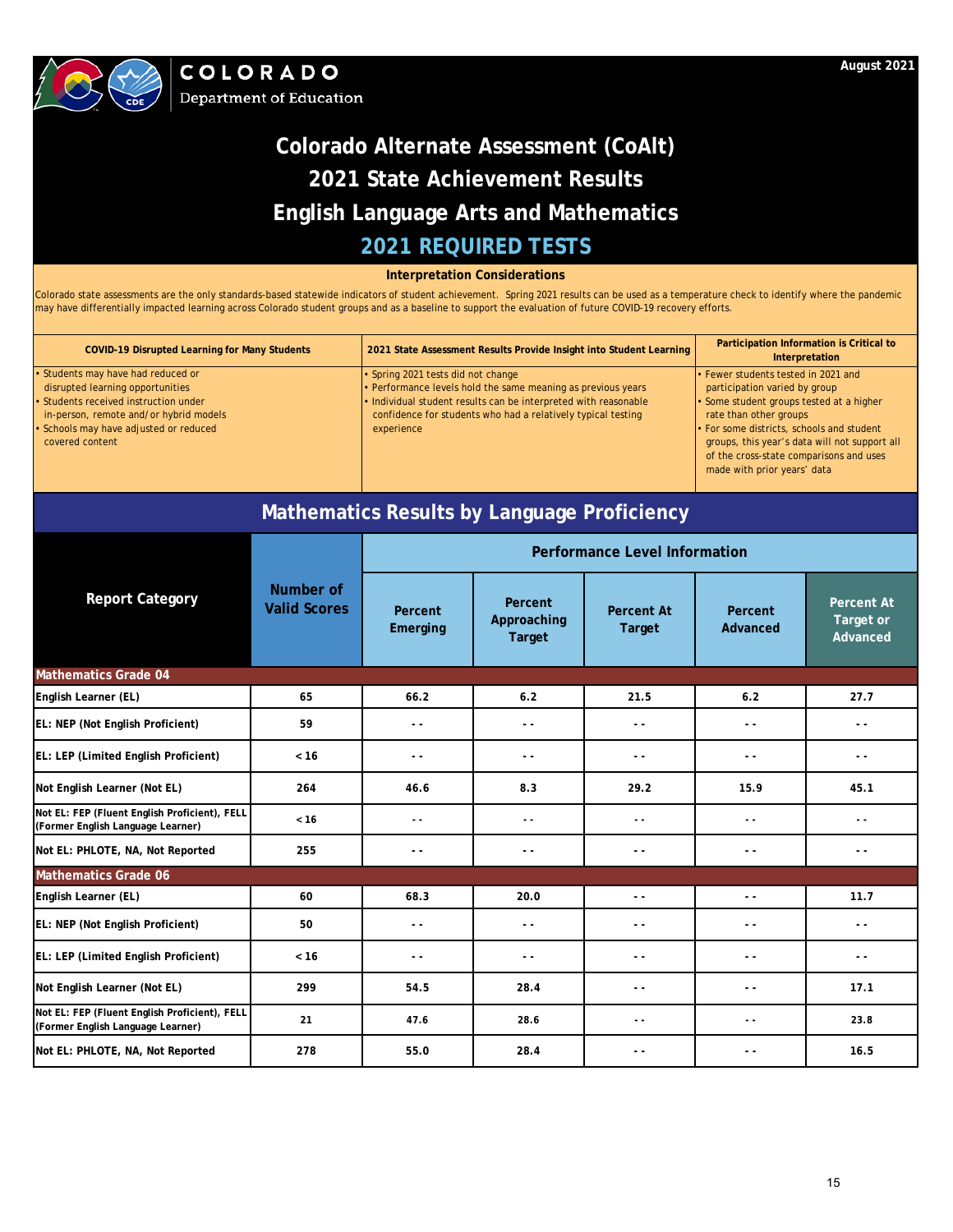| <b>Mathematics Grade 08</b>                                                        |      |                          |                          |                          |                          |                          |
|------------------------------------------------------------------------------------|------|--------------------------|--------------------------|--------------------------|--------------------------|--------------------------|
| English Learner (EL)                                                               | 44   | 63.6                     | $\sim$ $\sim$            | $\sim$ $\sim$            | $\sim$ $\sim$            | $\overline{\phantom{a}}$ |
| EL: NEP (Not English Proficient)                                                   | 36   | $\sim$ $\sim$            | $ -$                     | $\sim$ $\sim$            | $\sim$ $\sim$            | $ -$                     |
| EL: LEP (Limited English Proficient)                                               | < 16 | $ -$                     | $\overline{\phantom{a}}$ | $\sim$ $\sim$            | $\overline{\phantom{a}}$ | $ -$                     |
| Not English Learner (Not EL)                                                       | 310  | 51.9                     | $\sim$ $\sim$            | $\sim$ $\sim$            | $\sim$ $\sim$            | $\sim$ $\sim$            |
| Not EL: FEP (Fluent English Proficient), FELL<br>(Former English Language Learner) | 40   | 52.5                     | $\sim$ $\sim$            | 44                       | $\sim$ $\sim$            | $\overline{a}$           |
| Not EL: PHLOTE, NA, Not Reported                                                   | 270  | 51.9                     | $\sim$ $\sim$            | $\sim$ $\sim$            | $\sim$ $\sim$            | $ -$                     |
| <b>Mathematics Grade 09</b>                                                        |      |                          |                          |                          |                          |                          |
| English Learner (EL)                                                               | 37   | 83.8                     | 8.1                      | $\sim$ $\sim$            | $\sim$ $\sim$            | 8.1                      |
| EL: NEP (Not English Proficient)                                                   | 33   | $\sim$ $\sim$            | $\sim$ $\sim$            | $\sim$ $\sim$            | $\sim$ $\sim$            | $ -$                     |
| EL: LEP (Limited English Proficient)                                               | < 16 | $\sim$ $\sim$            | $\sim$ $\sim$            | $\sim$ $\sim$            | $\sim$ $\sim$            | $ -$                     |
| Not English Learner (Not EL)                                                       | 272  | 52.2                     | 26.8                     | $\sim$ $\sim$            | $\sim$ $\sim$            | 21.0                     |
| Not EL: FEP (Fluent English Proficient), FELL<br>(Former English Language Learner) | 34   | 61.8                     | 23.5                     | $\sim$ $\sim$            | $\sim$ $\sim$            | 14.7                     |
| Not EL: PHLOTE, NA, Not Reported                                                   | 238  | 50.8                     | 27.3                     | $\sim$ $\sim$            | $\sim$ $\sim$            | 21.8                     |
| <b>Mathematics Grade 10</b>                                                        |      |                          |                          |                          |                          |                          |
| English Learner (EL)                                                               | 33   | 57.6                     | $\overline{a}$           | $\overline{a}$           | $\sim$ $\sim$            | $\overline{a}$           |
| EL: NEP (Not English Proficient)                                                   | 28   | $\sim$ $\sim$            | $\sim$ $\sim$            | $\sim$ $\sim$            | $\sim$ $\sim$            | $\sim$ $\sim$            |
| EL: LEP (Limited English Proficient)                                               | < 16 | $\sim$ $\sim$            | $\sim$ $\sim$            | $\sim$ $\sim$            | $\sim$ $\sim$            | $ -$                     |
| Not English Learner (Not EL)                                                       | 273  | 56.4                     | $\sim$ $\sim$            | $\sim$ $\sim$            | $\sim$ $\sim$            | $ -$                     |
| Not EL: FEP (Fluent English Proficient), FELL<br>(Former English Language Learner) | 39   | 48.7                     | 43.6                     | $\overline{a}$           | $\sim$ $\sim$            | 7.7                      |
| Not EL: PHLOTE, NA, Not Reported                                                   | 234  | 57.7                     | $\overline{\phantom{a}}$ | $\sim$ $\sim$            | $\overline{\phantom{a}}$ | $\overline{\phantom{a}}$ |
| <b>Mathematics Grade 11</b>                                                        |      |                          |                          |                          |                          |                          |
| English Learner (EL)                                                               | 27   | 51.9                     | 29.6                     | $\overline{\phantom{a}}$ | $\sim$ $\sim$            | 18.5                     |
| EL: NEP (Not English Proficient)                                                   | 21   | $\overline{\phantom{a}}$ | $\overline{\phantom{a}}$ | $\sim$ $\sim$            | $\sim$ $\sim$            | $\sim$ $\sim$            |
| EL: LEP (Limited English Proficient)                                               | < 16 | $\sim$ $\sim$            | $\overline{\phantom{a}}$ | $\sim$ $\sim$            | $\sim$ $\sim$            | $\sim$ $\sim$            |
| Not English Learner (Not EL)                                                       | 274  | 36.9                     | 31.8                     | $\sim$ $\sim$            | $\sim$ $\sim$            | 31.4                     |
| Not EL: FEP (Fluent English Proficient), FELL<br>(Former English Language Learner) | 29   | 37.9                     | 34.5                     | 44                       | $\sim$ $\sim$            | 27.6                     |
|                                                                                    |      |                          |                          |                          |                          |                          |
| Not EL: PHLOTE, NA, Not Reported                                                   | 245  | 36.7                     | 31.4                     | $\sim$ $\sim$            | $\sim$ $\sim$            | 31.8                     |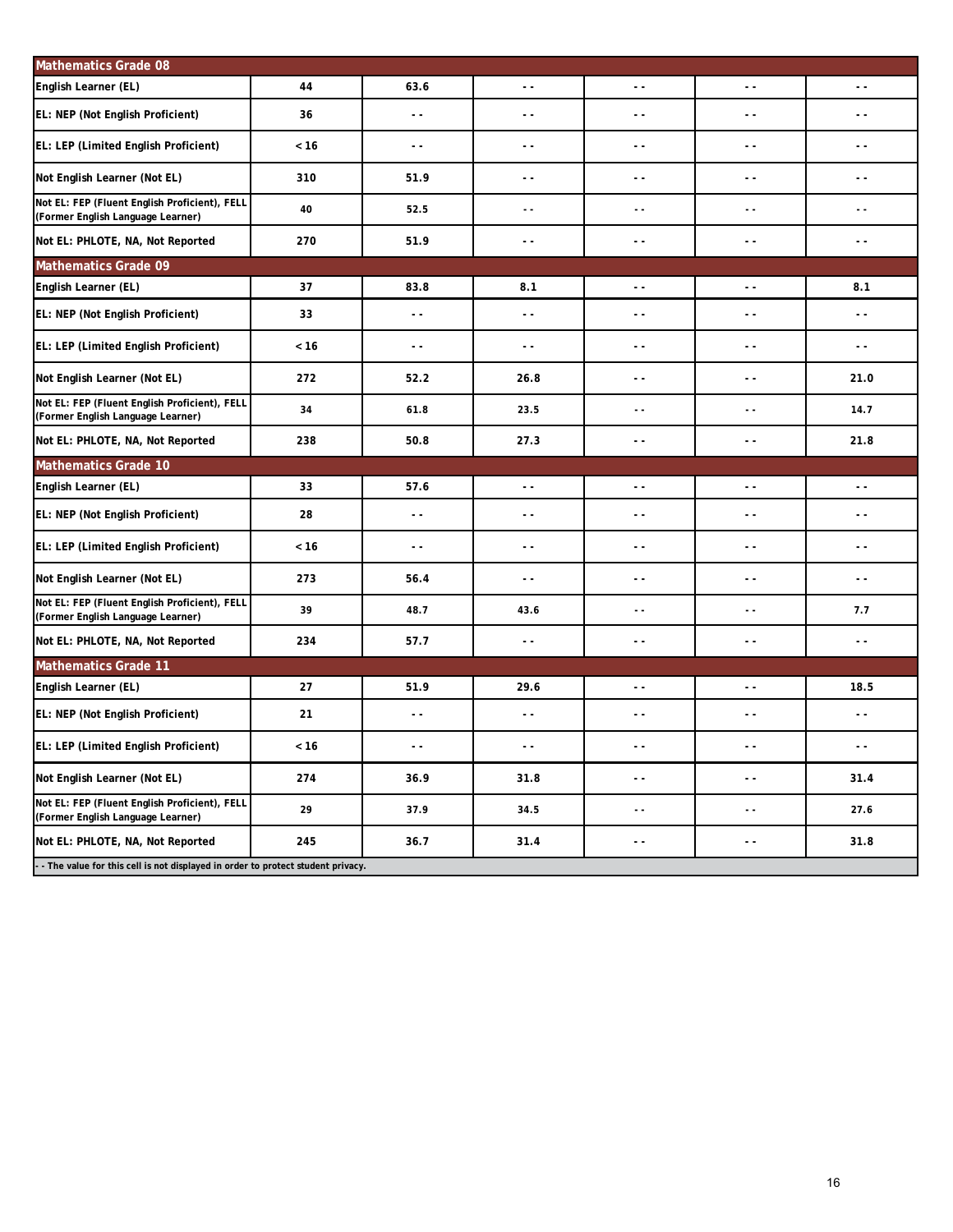



### **Interpretation Considerations**

| <b>COVID-19 Disrupted Learning for Many</b><br><b>Students</b> | 2021 State Assessment Results Provide Insight into Student Learning | Participation Information is Critical to<br>Interpretation |
|----------------------------------------------------------------|---------------------------------------------------------------------|------------------------------------------------------------|
| • Students may have had reduced or                             | • Spring 2021 tests did not change                                  | • Fewer students tested in 2021 and                        |
| disrupted learning opportunities                               | • Performance levels hold the same meaning as previous years        | participation varied by group                              |
| • Students received instruction under                          | • Individual student results can be interpreted with reasonable     | • Some student groups tested at a higher                   |
| in-person, remote and/or hybrid models                         | confidence for students who had a relatively typical testing        | rate than other groups                                     |
| • Schools may have adjusted or reduced                         | experience                                                          | • For some districts, schools and student                  |
| covered content                                                |                                                                     | groups, this year's data will not support all              |
|                                                                |                                                                     | of the cross-state comparisons and uses                    |
|                                                                |                                                                     | made with prior years' data                                |

|                                |                                         |                                                                                 |                                         | <b>English Language Arts Results by Migrant Status</b> |                               |                                            |  |
|--------------------------------|-----------------------------------------|---------------------------------------------------------------------------------|-----------------------------------------|--------------------------------------------------------|-------------------------------|--------------------------------------------|--|
|                                |                                         | <b>Performance Level Information</b>                                            |                                         |                                                        |                               |                                            |  |
| Report<br>Category             | <b>Number of</b><br><b>Valid Scores</b> | Percent<br>Emerging                                                             | Percent<br>Approaching<br><b>Target</b> | <b>Percent At</b><br><b>Target</b>                     | Percent<br>Advanced           | <b>Percent At</b><br>Target or<br>Advanced |  |
| English Language Arts Grade 03 |                                         |                                                                                 |                                         |                                                        |                               |                                            |  |
| Migrant                        | < 16                                    | $ -$                                                                            | $-$                                     | $\overline{a}$                                         | $\overline{a}$                | $\overline{a}$                             |  |
| Not Migrant                    | 287                                     | $ -$                                                                            | - -                                     | . .                                                    | $\overline{a}$                | $\overline{\phantom{a}}$                   |  |
| English Language Arts Grade 05 |                                         |                                                                                 |                                         |                                                        |                               |                                            |  |
| Migrant                        | < 16                                    | $ -$                                                                            | $\overline{\phantom{a}}$                | . .                                                    | $\overline{a}$                | $ -$                                       |  |
| Not Migrant                    | 386                                     | $ -$                                                                            | $\overline{a}$                          | $\overline{\phantom{a}}$                               | $\overline{a}$                | $\sim$ $\sim$                              |  |
| English Language Arts Grade 07 |                                         |                                                                                 |                                         |                                                        |                               |                                            |  |
| Migrant                        | < 16                                    | $ -$                                                                            | $\overline{a}$                          | $\overline{a}$                                         | $\overline{a}$                | $\overline{a}$                             |  |
| Not Migrant                    | 348                                     | $\sim$ $\sim$                                                                   | - -                                     | $ -$                                                   | $\sim$ $\sim$                 | $\sim$ $\sim$                              |  |
| English Language Arts Grade 09 |                                         |                                                                                 |                                         |                                                        |                               |                                            |  |
| Migrant                        | < 16                                    | $ -$                                                                            | $\overline{a}$                          | $\overline{a}$                                         | $\overline{a}$                | $ -$                                       |  |
| Not Migrant                    | 310                                     | $\sim$ $\sim$                                                                   | $\overline{a}$                          | $\overline{\phantom{a}}$                               | $\overline{a}$                | $ -$                                       |  |
| English Language Arts Grade 10 |                                         |                                                                                 |                                         |                                                        |                               |                                            |  |
| Migrant                        | < 16                                    | $ -$                                                                            | $\overline{\phantom{0}}$                | $\overline{a}$                                         | $\overline{a}$ $\overline{a}$ | $\sim$ $\sim$                              |  |
| Not Migrant                    | 306                                     | $\sim$ $\sim$                                                                   | - -                                     | $ -$                                                   | $\overline{a}$                | $\sim$ $\sim$                              |  |
| English Language Arts Grade 11 |                                         |                                                                                 |                                         |                                                        |                               |                                            |  |
| Migrant                        | < 16                                    | $ -$                                                                            | $\overline{a}$                          | $\overline{a}$                                         | $\overline{a}$                | $ -$                                       |  |
| Not Migrant                    | 297                                     | $ -$                                                                            | $\overline{a}$                          | $\overline{\phantom{a}}$                               | $\overline{a}$                | $\sim$ $\sim$                              |  |
|                                |                                         | - The value for this cell is not displayed in order to protect student privacy. |                                         |                                                        |                               | 17                                         |  |